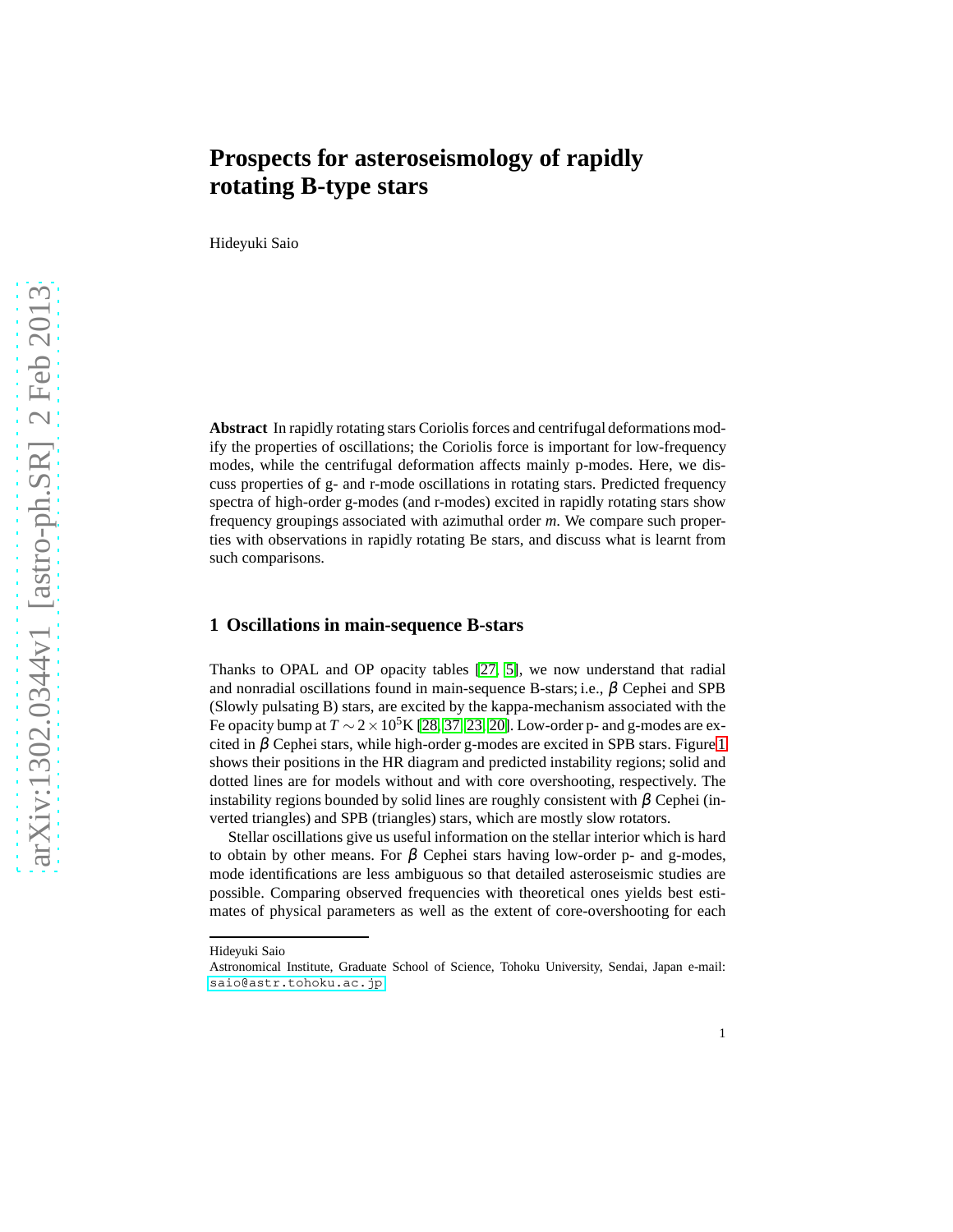

<span id="page-1-0"></span>**Fig. 1** Positions of rapidly rotating Be stars (filled circles) in the HR diagram are shown along with the well known B-type main-sequence variables SPB (triangles) and  $β$  Cep stars (inverted triangles). Big filled circles indicate the Be stars with nonradial pulsations detected by space photometry from the MOST and CoRoT satellites. Parameters of Be stars are taken mainly from [\[22,](#page-16-4) [54\]](#page-17-1), and of SPB stars from [\[15,](#page-16-5) [40\]](#page-17-2). Also shown are theoretical instability boundaries for pand g-modes. Solid lines for evolutionary tracks and instability boundaries are from models without core overshooting, while dotted lines come from models with a core overshooting of  $0.2H_p$  $(H_p$ =pressure scale height). Theoretical models were obtained using a standard chemical composition of  $(X, Z) = (0.70, 0.02)$  with OPAL opacity tables [\[27\]](#page-16-0).

star. In addition, rotational *m*-splittings of p- and g-modes, which have different depth sensitivity, can be used to measure the strength of differential rotation in the stellar interior. Such asteroseismic analyses have been done for some  $\beta$  Cephei stars; e.g., <sup>ν</sup> Eri ([\[4,](#page-15-1) [21,](#page-16-6) [48,](#page-17-3) [13\]](#page-16-7)), θ Oph ([\[9,](#page-15-2) [35\]](#page-16-8)), HD 129929 ([\[18\]](#page-16-9)), β CMa ([\[36\]](#page-16-10)), 12 Lac ([\[16\]](#page-16-11)), and  $\delta$  Cet ([\[2\]](#page-15-3)). Although results are still somewhat controversial, they seem to indicate that the extent of core overshooting in  $\beta$  Cephei stars ranges around 0.1–  $0.3H_p$ , and the core-to-envelope ratios of rotation rates are approximately 3–5.

In contrast to the cases of  $\beta$  Cephei stars, detailed seismic analysis for SPB stars is difficult, because g-mode frequencies are densely distributed, affected strongly by stellar evolution, and modified significantly even by moderate stellar rotation; these properties make mode identifications difficult (see De Cat [\[14\]](#page-16-12) for a review on SPB stars).

Although a detailed frequency fitting between theory and observation for each SPB star might be difficult, a collective property as simple as the distribution of SPB stars in the HR diagram gives us useful information on the extent of convective-core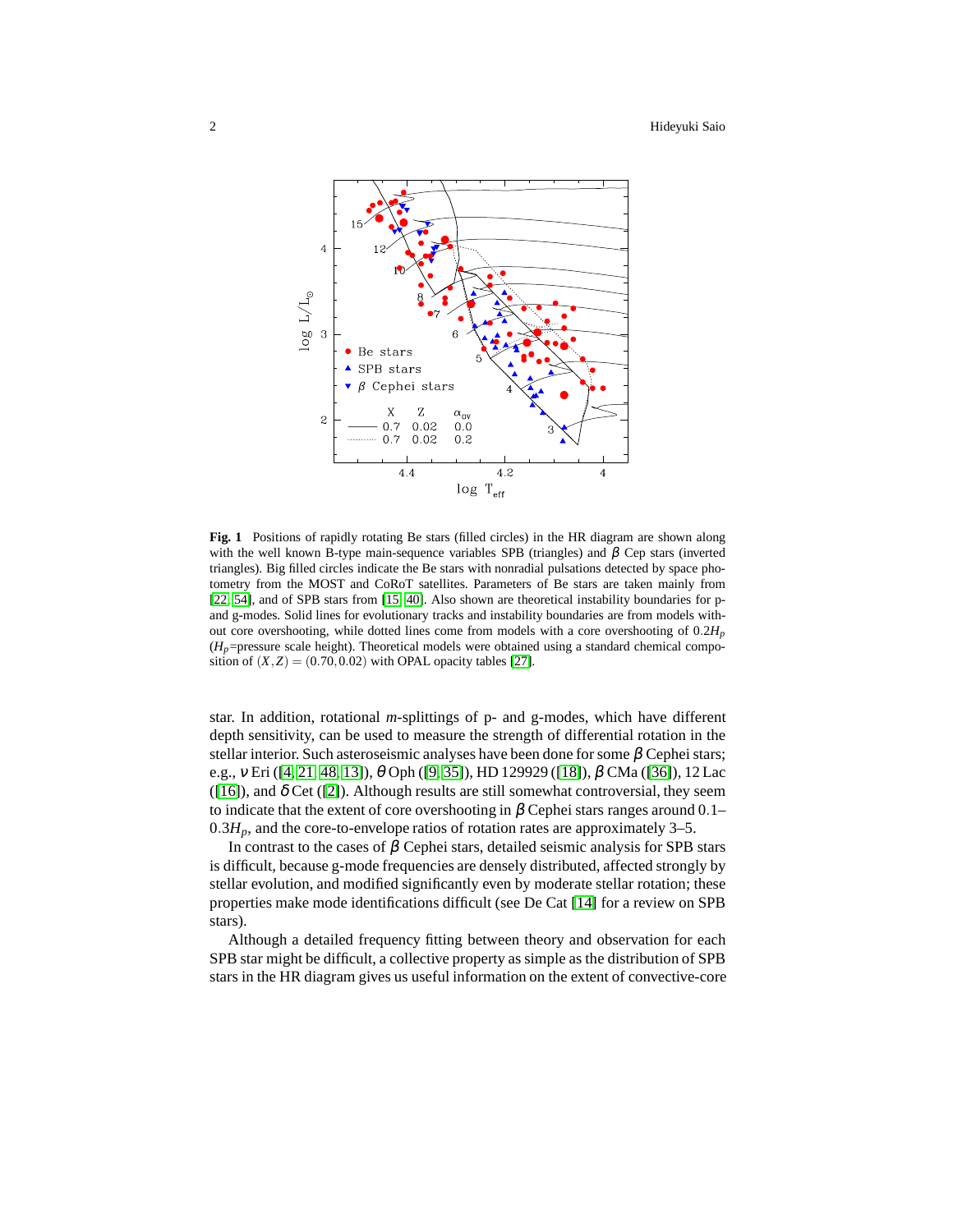overshooting. The "red" (or cooler) boundary of the SPB (g-mode) instability region corresponds to the disappearance of convective cores. The Brunt-Väisälä frequency in a radiative dense core is very high and hence the wavelengths of a g-mode become very short there, which, in turn, cause strong radiative damping [\[19,](#page-16-13) [23,](#page-16-2) [20\]](#page-16-3). This is the reason why the cool boundary from models with a core overshooting of  $0.2H_p$ (dotted lines in Fig. [1\)](#page-1-0) is redder than that from models without core overshooting (solid lines). Figure [1](#page-1-0) shows that the observed SPB stars lay within the instability boundary obtained from models without core overshooting. This indicates that, in contrast to the cases of  $\beta$  Cephei stars, mixing by core overshooting should be weak in SPB stars; i.e., in the slowly rotating main-sequence stars of  $3-8M_{\odot}$ . We need further accumulation of fundamental parameter data of SPB stars to confirm the property.

Also plotted in Fig. [1](#page-1-0) are the positions of rapidly rotating Be stars (filled circles). Be stars are B-type stars which have (or had sometime before) Balmer lines in emission. The emission lines arise from a circumstellar disk ejected from the star due to rapid rotation. Many Be stars are known to show spectroscopic and photometric variations on various time-scales; in particular, short-term (order of a day) photometric (e.g., Balona [\[7\]](#page-15-4)) and line-profile (e.g., Rivinius & Baade [\[44\]](#page-17-4)) variations are thought to be caused by radial and nonradial pulsations of Be stars, although rotational modulations were also suggested for the photometric variations. The Be stars with short-term photometric variations are sometimes called  $\lambda$  Eri vari-ables ([\[7\]](#page-15-4)). Interestingly, Be stars tend to be located in the  $\beta$  Cephei (p-mode) and SPB (g-mode) instability regions, supporting pulsation (oscillation) origin of the short-term variations. Recently, the MOST and CoRoT satellites have found multiperiodic light variations in several Be stars, of which amplitude diagrams are shown in Fig. [2.](#page-3-0) The muliti-periodicity strongly supports the explanation that the short-term variations of Be stars are caused by pulsations rather than rotational modulations.

The frequency spectra in the top panels of Fig. [2](#page-3-0) for the hot Be stars,  $\zeta$  Oph and HD 49330, show wide ranges of periodicities ranging from about a day to a few hours, while the lower panels show relatively long and grouped periods. The difference can be understood by the fact that the hottest two stars lay in the  $\beta$  Cephei instability range (Fig. [1\)](#page-1-0) and p-modes and low order g-modes are excited, while the other relatively cooler Be stars lay in the SPB instability range where long-period g-modes are excited. Figure [1](#page-1-0) shows that some cool Be stars including some whose variability are detected by CoRoT (large filled circles) lay outside of the SPB instability range obtained from models without convective core overshooting. This indicates that an extensive mixing around the convective core should be occurring, if nonradial g-modes are excited in those Be stars. The analyses for HD 181231 and HD 175869 by Neiner et al.[\[39\]](#page-17-5) do indicate the presence of such mixing. Future observation of other cool Be stars should tell whether such extensive mixing is ubiquitous in rapidly rotating Be stars.

In contrast to the broad frequency spectra of the hottest Be stars (top panels of Fig. [2\)](#page-3-0) without other remarkable features, the spectra of the relatively cooler Be stars show conspicuous frequency groups which are regularly separated. This property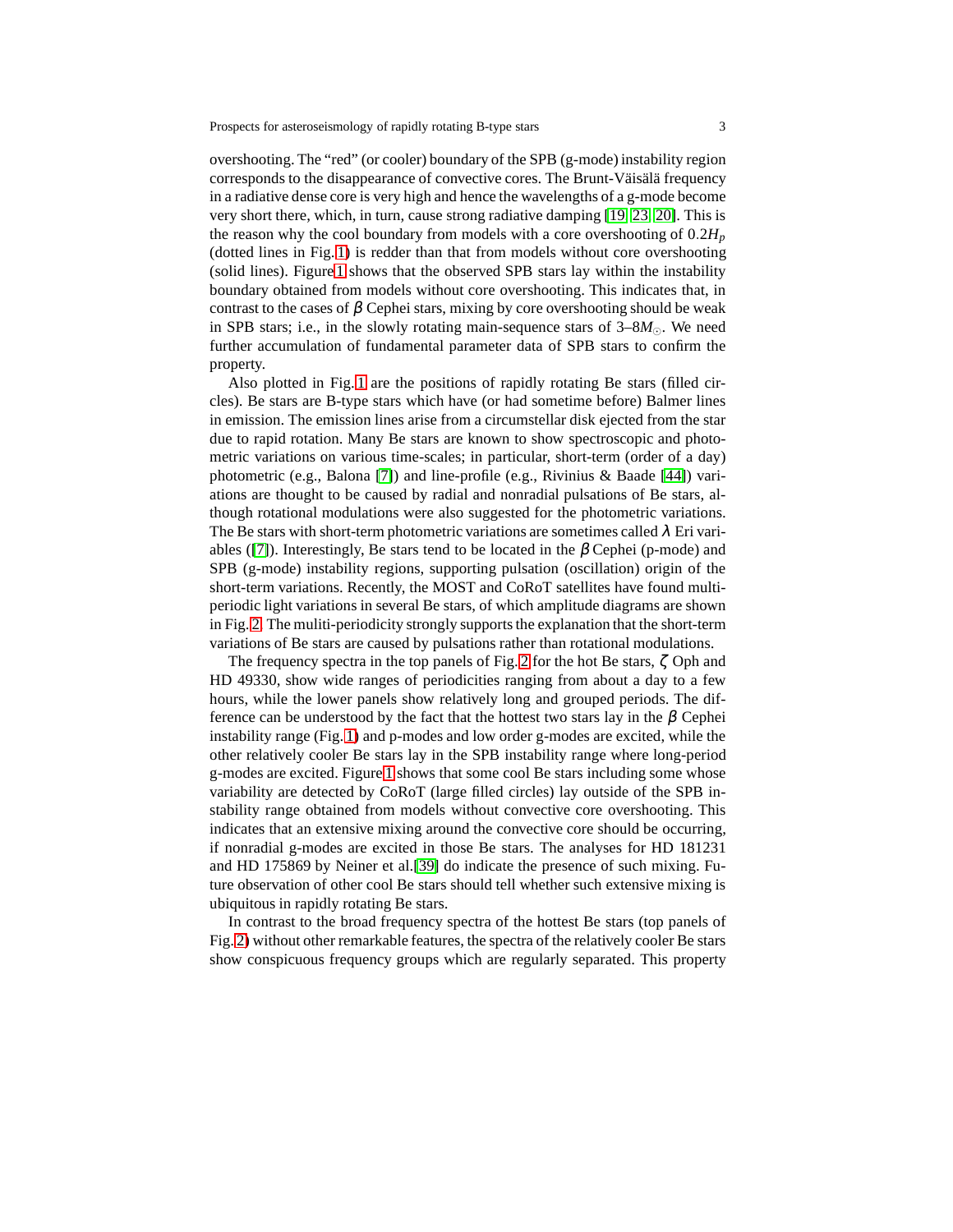

<span id="page-3-0"></span>**Fig. 2** Frequency-amplitude diagrams for light variations detected in Be stars by the MOST (left panel) and the CoRoT (right panel) satellites. In addition to these stars, MOST detected in the late-type Be star β CMi small amplitude oscillations with frequencies of 3.26 and 3.28 c/d [\[46\]](#page-17-6). Frequencies and amplitudes adopted from  $[52]$ – $\zeta$  Oph,  $[10]$ –HD 127756 & HD 217543,  $[53]$ –HD 163868, [\[26\]](#page-16-15)–HD49330, [\[38\]](#page-17-9)–HD 181231,[\[17\]](#page-16-16)–HD 50209, and [\[25\]](#page-16-17)–HD 175869. Note that the stars observed by CoRoT tend to be more evolved (with the spectral luminosity class IV) than the stars observed by MOST.

comes from strong rotation effects on high-order g-modes whose intrinsic frequencies are comparable with or less than the rotation frequencies.

# **2 Oscillations in rotating stars**

Stellar rotation affects the oscillations in two ways; through the centrifugal force which deforms the equilibrium structure from spherical symmetry, and the Coriolis force which represents the angular momentum conservation when matter moves. In this section we discuss rotation effects mainly on low-frequency modes (for pmodes see e.g., Goupil [\[24\]](#page-16-18)).

# *2.1 Coriolis and centrifugal force effects*

The effects of Coriolis and centrifugal forces can be seen from the equation of motion, which may be written in the inertial frame as

<span id="page-3-1"></span>
$$
\frac{\partial \mathbf{v}}{\partial t} + \mathbf{v} \cdot \nabla \mathbf{v} = -\frac{1}{\rho} \nabla p - \nabla \psi,
$$
 (1)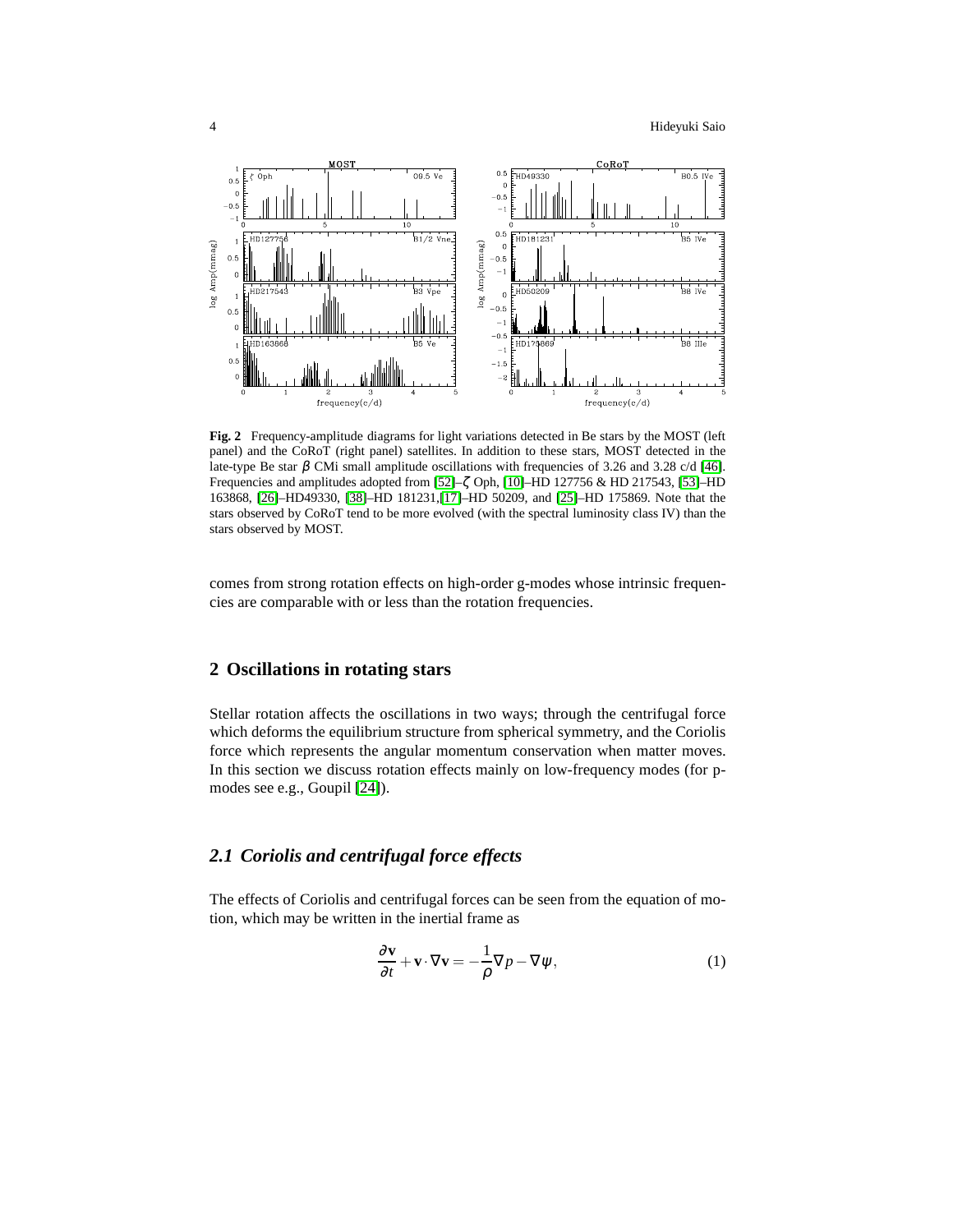where **v** is fluid velocity,  $\rho$  matter density,  $p$  pressure, and  $\psi$  gravitational potential. The velocity consists of oscillation velocity **v** ′ and rotation velocity *r*sinθΩ**e**<sup>φ</sup> , where  $\mathbf{e}_{\phi}$  is the unit vector of  $\phi$  direction. In equilibrium state without oscillations, Equation [\(1\)](#page-3-1) is reduced to

<span id="page-4-0"></span>
$$
-r\sin\theta \Omega^2 \mathbf{e}_{\varpi} = -\frac{1}{\rho_0} \nabla p_0 - \nabla \psi_0, \qquad (2)
$$

where

$$
\mathbf{e}_{\overline{\omega}} \equiv \sin \theta \mathbf{e}_r + \cos \theta \mathbf{e}_{\theta} = \mathbf{e}_{\phi} \times \mathbf{e}_z, \tag{3}
$$

is the outwardly pointing unit vector perpendicular to the rotation axis.

Writing variables in Equation [\(1\)](#page-3-1) as a sum of the equilibrium value and (Eulerian) perturbation due to oscillations; e.g.,  $p = p_0 + p'$ , subtracting Equation [\(2\)](#page-4-0) and disregarding non-linear terms with respect to the perturbed quantities, we obtain

$$
\frac{\partial \mathbf{v}'}{\partial t} + \Omega \frac{\partial}{\partial \phi} \mathbf{v}' + \mathbf{v}' \cdot \nabla (r \sin \theta \Omega \mathbf{e}_{\phi}) = -\frac{1}{\rho} \nabla p' + \frac{\rho'}{\rho^2} \nabla p - \nabla \psi',\tag{4}
$$

where the subscript  $<sub>0</sub>$  for equilibrium quantities is dropped for ease of notation.</sub>

The relation between oscillation velocity and the Lagrangian displacement  $\xi$  is somewhat different in a rotating star. Since dξ/d*t* corresponds to the Lagrangian velocity of oscillation, the Eulerian oscillation velocity v' is written as

<span id="page-4-2"></span>
$$
\mathbf{v}' = \frac{\mathrm{d}\xi}{\mathrm{d}t} - \xi \cdot \nabla(r\sin\theta\Omega\mathbf{e}_{\phi}) = \frac{\partial\xi}{\partial t} + \Omega\frac{\partial\xi}{\partial\phi} - \xi \cdot \nabla(r\sin\theta\Omega\mathbf{e}_{\phi}).\tag{5}
$$

We express the temporal and azimuthal dependence of an oscillation mode as

<span id="page-4-1"></span>
$$
e^{i(\sigma t + m\phi)},\tag{6}
$$

where  $\sigma$  is the oscillation frequency observed in the inertial frame and *m* is the azimuthal order of the oscillation. Equation [\(6\)](#page-4-1) means that we adopt the convention that prograde modes correspond to  $m < 0$ ; i.e., an oscillation propagates in the positive direction of  $\phi$  (or in the direction of rotation velocity) if  $m < 0$ . Then, Eq. [\(5\)](#page-4-2) becomes

$$
\mathbf{v}' = i\omega\xi - i\sigma r\sin\theta\mathbf{e}_{\phi}\xi\cdot\nabla\Omega,\tag{7}
$$

where

$$
\omega \equiv \sigma + m\Omega \tag{8}
$$

is the frequency in the frame rotating with an angular frequency of  $\Omega$ . Note that in the case of uniform rotation,  $\omega$  is constant in the stellar interior and can be adopted as eigenfrequency.

Substituting this expression of  $v'$  into Equation [\(1\)](#page-3-1), we obtain

<span id="page-4-3"></span>
$$
-\omega^2 \xi + 2i\omega \Omega (\mathbf{e}_z \times \xi) + r \sin \theta (\xi \cdot \nabla \Omega^2) \mathbf{e}_{\varpi} = -\frac{1}{\rho} \nabla p' + \frac{\rho'}{\rho^2} \nabla p - \nabla \psi', \quad (9)
$$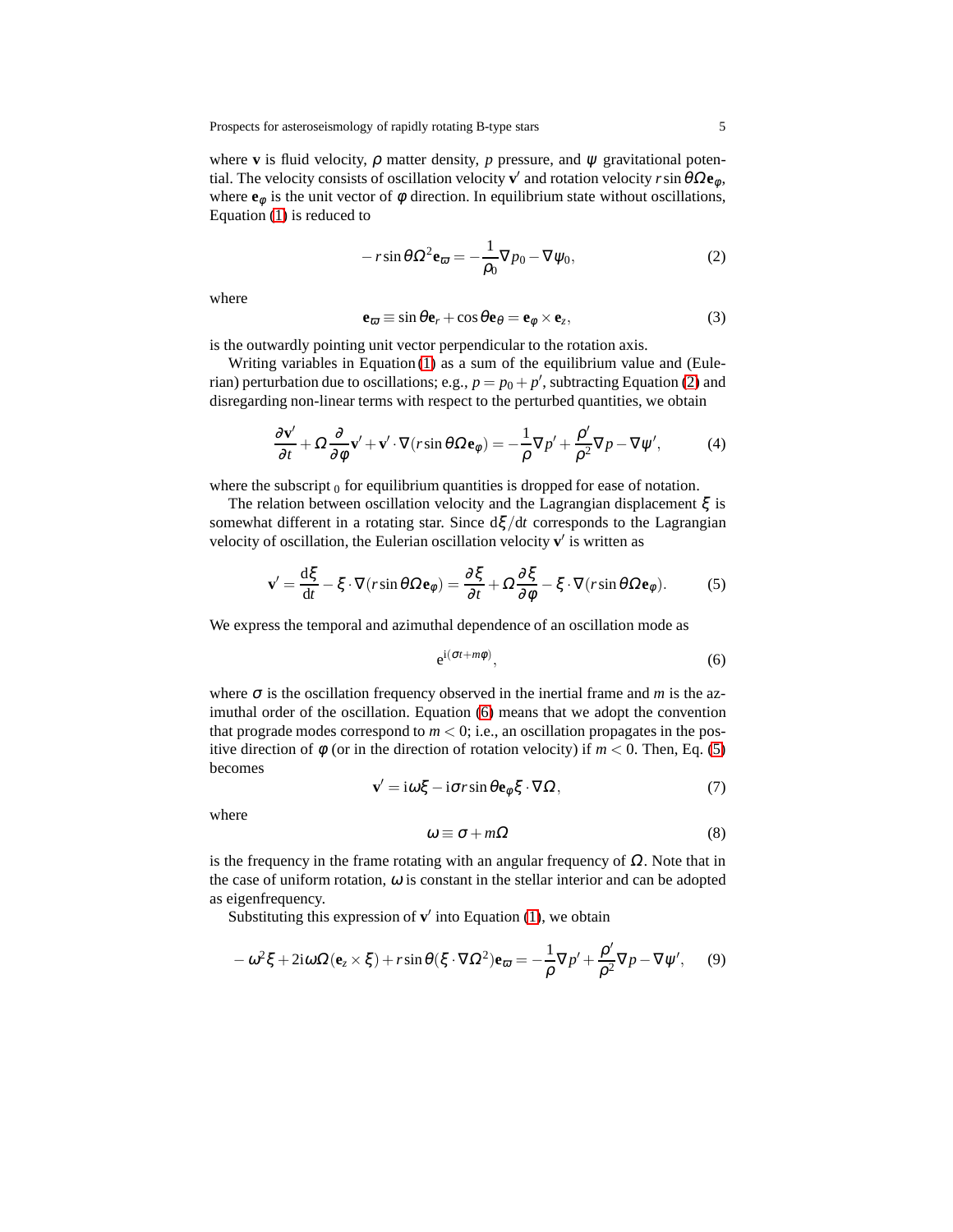where  $\mathbf{e}_z$  is the unit vector parallel to the rotation axis. The second term in the left hand side,  $2i\omega\Omega$ ( $e_z \times \xi$ ), corresponds to the Coriolis force. The centrifugal-force effect is hidden in  $\nabla p$ , which is, in the non-rotating case, equal to  $-\mathbf{e}_r GM_r \rho/r^2$ . In the presence of rotation the centrifugal force modifies  $\rho^{-1} \nabla p$  by the order of  $r \sin \theta \Omega^2 \mathbf{e}_{\varpi}$  and hence breaks spherical symmetry. Thus, the importance of the centrifugal force is measured as  $f_{\text{cen}} \equiv r^3 \sin \theta \Omega^2 / GM_r$ , which indicates that the effect of centrifugal forces is largest at the equator on the stellar surface where  $f_{\rm cen} = R_{\rm eq}^3 \Omega^2/GM < 1$  with  $R_{\rm eq}$  being the equatorial radius, and minimum near the center where  $f_{\text{cen}} \to \frac{4\pi}{3} \sin \theta \Omega^2 / G \rho_c \ll 1$  with  $\rho_c$  being the central density.

On the other hand, the importance of the Coriolis force can be measured by

$$
f_{\rm cor} \equiv \frac{2\Omega}{\omega},\tag{10}
$$

which determines the relative importance between the first two terms on the left hand side of equation [\(9\)](#page-4-3); when  $f_{\text{cor}} > 1$  the Coriolis term is larger than the acceleration term (first term) and *vice versa*. Obviously, for a given rotation frequency g-modes are affected more strongly by Coriolis force than p-modes because frequencies of p-modes in the co-rotating frame are larger than those of g-modes.

The p-mode frequencies are bounded as  $\omega^2 \gtrsim 10GM/R^3$  (see e.g., Cox [\[11\]](#page-16-19)), while the rotation frequency is limited by  $\Omega^2 < GM/R^3$ . Therefore, for p-modes  $f_{\rm cor}$  < 1; i.e., the effects of Coriolis forces are always small for p-modes, while the effect of centrifugal force (deformation) can be significant for p-modes because the amplitudes of p-modes are confined to outer layers. Actually, Reese et al. [\[43\]](#page-17-10) have shown that p-mode properties are significantly modified in rapidly rotating deformed stars.

For g-modes, on the other hand, the opposite is true;  $f_{cor}$  can be larger than unity even in a slowly rotating star for high-order g-modes, while the effect of centrifugal force is small even in rapidly rotating stars because the amplitude of g-modes is confined to inner layers where the centrifugal deformation is small. The insensitivity of g-mode frequencies to the centrifugal deformation has been shown numerically by Ballot et al. [\[6\]](#page-15-5) .

As seen in Equation [\(9\)](#page-4-3), in the *absence* of rotation the horizontal displacement  $\xi_h$  is proportional to  $\nabla_h (p'/\rho + \psi')$  with

$$
\nabla_{\mathbf{h}} \equiv \mathbf{e}_{\theta} \frac{\partial}{\partial \theta} + \mathbf{e}_{\phi} \frac{1}{\sin \theta} \frac{\partial}{\partial \phi},\tag{11}
$$

which makes the angular dependence of an oscillation mode representable by a single spherical harmonic  $Y_{\ell}^{m}(\theta,\phi)$  (see, Cox [\[11\]](#page-16-19), Unno et al. [\[51\]](#page-17-11), or Aerts et al. [\[1\]](#page-15-6) for details). This simple property is lost in the presence of rotation even if the centrifugal deformations are neglected, because of the presence of the Coriolis force. Then, we express the angular dependence of oscillation by using a sum of terms associated with spherical harmonics as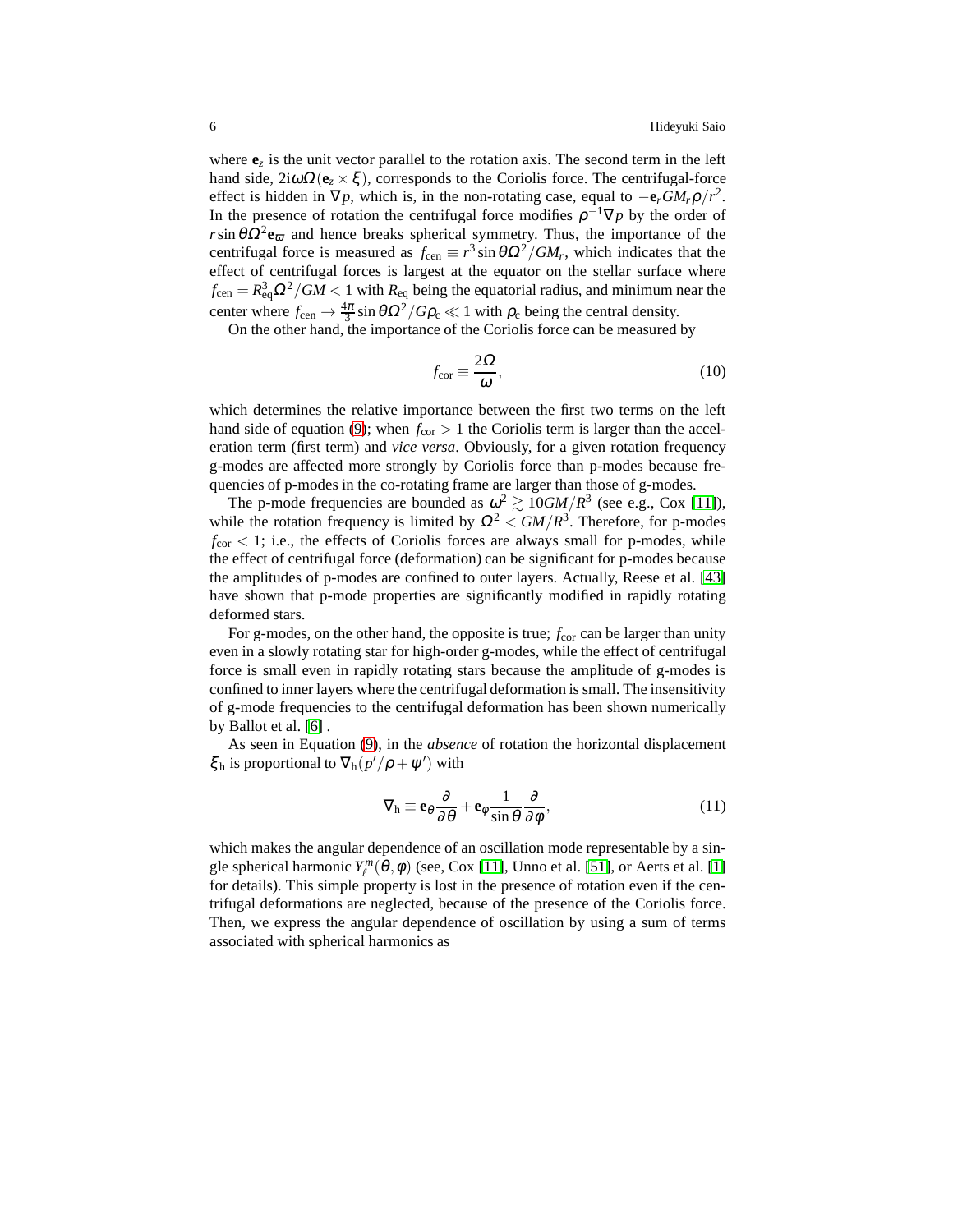Prospects for asteroseismology of rapidly rotating B-type stars 7

<span id="page-6-0"></span>
$$
\xi = \sum_{j=1}^{J} \left[ S^{j} Y_{l_j}^{m} \mathbf{e}_r + H^{j} \nabla_{\mathbf{h}} Y_{l_j}^{m} + T^{j} \left( \nabla_{\mathbf{h}} Y_{l_j}^{m} \right) \times \mathbf{e}_r \right] \quad \text{and} \quad p' = \sum_{j=1}^{J} p'^{j} Y_{l_j}^{m}, \quad (12)
$$

where  $l_j = |m| + 2(j - 1) + I$  and  $l'_j = l_j + 1 - 2I$  with  $I = 0$  for even modes and  $I = 1$  for odd modes, and *J* means a truncation length. Other scalar variables are expressed in a way similar to  $p'$ . The eigenfunction for a scalar variable of an even (odd) mode which consists of terms proportional to  $Y_{l_j}^m$  with even (odd) values of  $(l_i - |m|)$  is symmetric (anti-symmetric) about the equatorial plane.

As seen in the above equations, we can still assign azimuthal degree *m* and the (even or odd) parity of a mode, but no longer a latitudinal degree. To identify the latitudinal behavior of a g-mode we sometimes use in this paper the notation  $\ell_0$ ; the latitudinal degree the mode would have when  $\Omega \rightarrow 0$ . When we discuss the observational properties, we use the effective degree  $\ell$  which represents the value of  $l_i$  for the component with the maximum amplitude on the stellar surface among the other components in Eq. [\(12\)](#page-6-0), and we use  $\ell'$  for the corresponding toroidal component.

Note that toroidal components are needed in representing the displacement vectors, because the toroidal velocity fields couple, through the Coriolis force, with spheroidal velocity fields which generate variations in density, pressure, temperature, etc.

#### *2.2 r-modes*

Purely toroidal motions in a non-rotating spherical star do not disturb stellar structure so that no restoring force nor oscillations arise. In the presence of rotation, however, the latitudinal gradient of the vertical component of the angular frequency of rotation  $\Omega \cos \theta$  causes a restoring force for toroidal motions so that toroidal oscillations occur; we call these oscillations r-modes (or global Rossby modes). All the r-modes are retrograde in the co-rotating frame (see e.g., Pedlosky [\[41\]](#page-17-12), Saio [\[45\]](#page-17-13)). If we assume that the displacement is purely toroidal and neglect the centrifugal deformation, the toroidal oscillation would have the limiting frequency,  $\omega_{\text{rlim}}$  given as

<span id="page-6-1"></span>
$$
\omega_{\text{elim}} \equiv \frac{2m\Omega}{\ell'(\ell'+1)},\tag{13}
$$

in the co-rotating frame. Actual frequencies of r-modes in the co-rotating frame deviate from  $\omega_{\text{rlim}}$ ; the deviation is larger for higher radial order modes (Provost et al. [\[42\]](#page-17-14), Saio [\[45\]](#page-17-13)). The deviation arises because the Coriolis forces associated with toroidal motion generate spheroidal motions; i.e., vertical motion and density perturbations are generated, and hence buoyancy plays a role in the restoring forces for r-modes. Because of these effects, r-modes are sometimes called "mixed modes" (Townsend [\[49\]](#page-17-15)) or "q-modes" (quasi g-modes; Savonije [\[47\]](#page-17-16)). The coupling with spheroidal motions makes it possible for r-modes (mainly toroidal oscillations) to be excited thermally by the kappa-mechanism in the same way as g-modes are excited.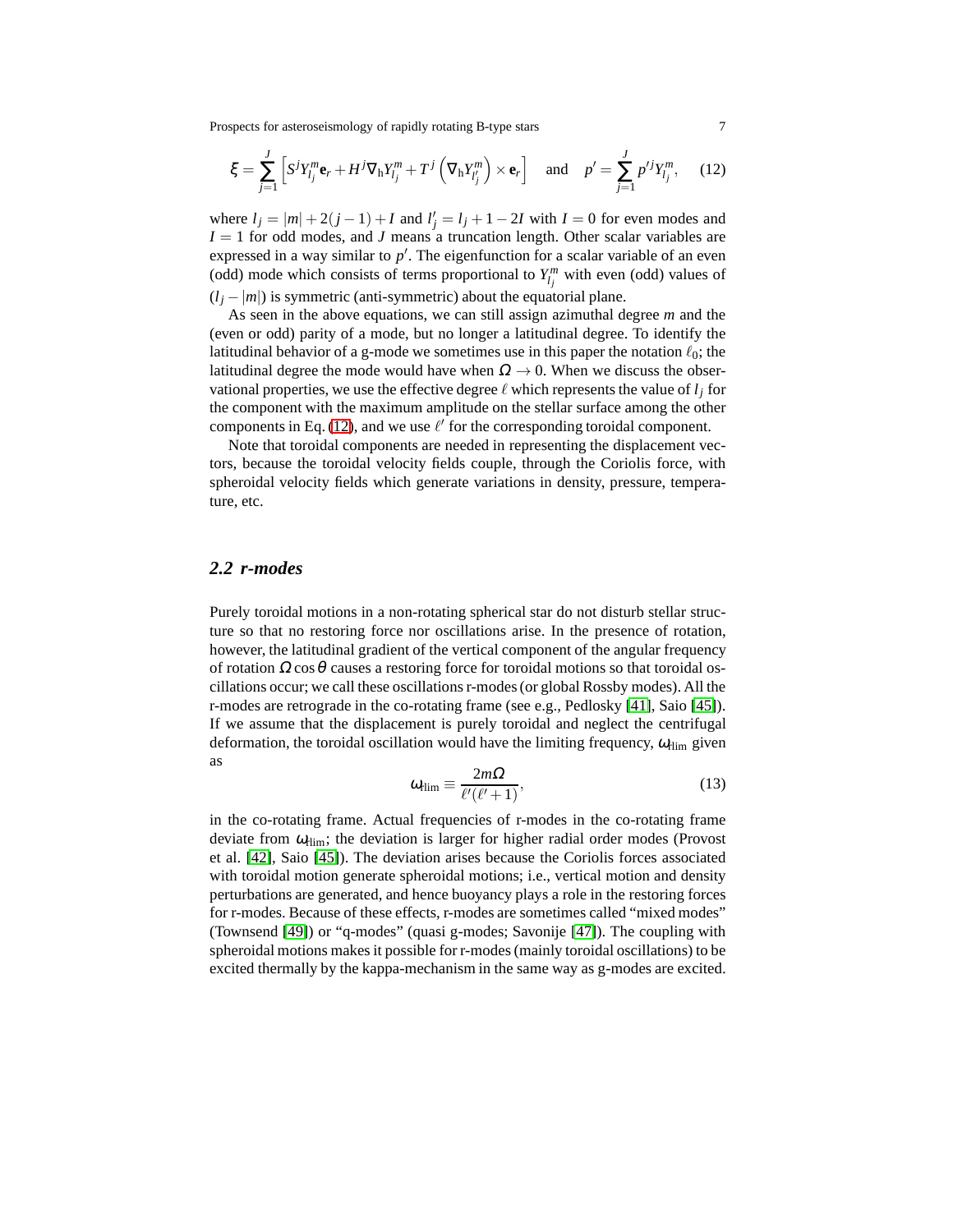Stability analyses by Townsend [\[49\]](#page-17-15), Savonije [\[47\]](#page-17-16), and Lee [\[30\]](#page-16-20), indicate that some r-modes are actually excited by the kappa-mechanism in intermediate mass (around 3–8*M*⊙) main sequence stars, in which g-modes are also excited (SPB stars).

# *2.3 Latitudinal amplitude distributions*

Latitudinal distributions of oscillation amplitudes are expressed as shown in Equa-tion [\(12\)](#page-6-0), which indicates a dependency on the ratio  $f_{\rm cor}$ . The distributions are important in understanding the visibilities of excited modes.

Figure [3](#page-7-0) shows latitudinal distributions of the amplitude of  $p'$  as a function of cos  $\theta$  for selected g-modes of  $m = \pm 1$  and  $\ell_0 = 1$ , 2, in a 4.5 $M_{\odot}$  ZAMS model of rigid rotation at an angular frequency of  $0.220\sqrt{GM/R^3}$  (or with a period of 0.96 days,  $V_{eq} = 130 \text{km/s}$ . Although the adopted rotation rate is moderate, the Coriolis force significantly affects the amplitude distribution of g-modes, because frequencies are so low that the parameter  $f_{\text{cor}} = 2\Omega/\omega$  is larger than around 1. These eigenfunctions have been obtained by the method of Lee & Baraffe [\[33\]](#page-16-21) without using the 'traditional' approximation in which the horizontal component of rotational angular velocity,  $-\Omega \sin \theta e_\theta$  is neglected. The results are very similar to those obtained by using the traditional approximation (see, e.g., Lee & Saio [\[34\]](#page-16-22)), indicating that the approximation is well suited for low-frequency oscillations in which the horizontal velocity is much larger than the radial one.



<span id="page-7-0"></span>**Fig. 3** Amplitude distributions for scalar variables of g-modes with  $m = \pm 1$  and  $\ell_0 = 1$  and 2 as a function of  $\cos\theta$ , where  $\theta$  is co-latitude. Left and right panels are for prograde ( $m = -1$ ) and retrograde ( $m = 1$ ) g-modes, respectively. Solid and dashed lines are for even ( $\ell_0 = 1$ ) and odd  $(ℓ<sub>0</sub> = 2)$  modes, respectively. A number along each line indicates the value of  $f<sub>cor</sub> = 2Ω/ω$  for the mode. Note that an additional nodal line appears for retrograde modes when  $f_{cor} > 1$ , which would reduce the visibility. Dotted line shows the associated Legendre function  $P_1^1(\cos\theta)$ .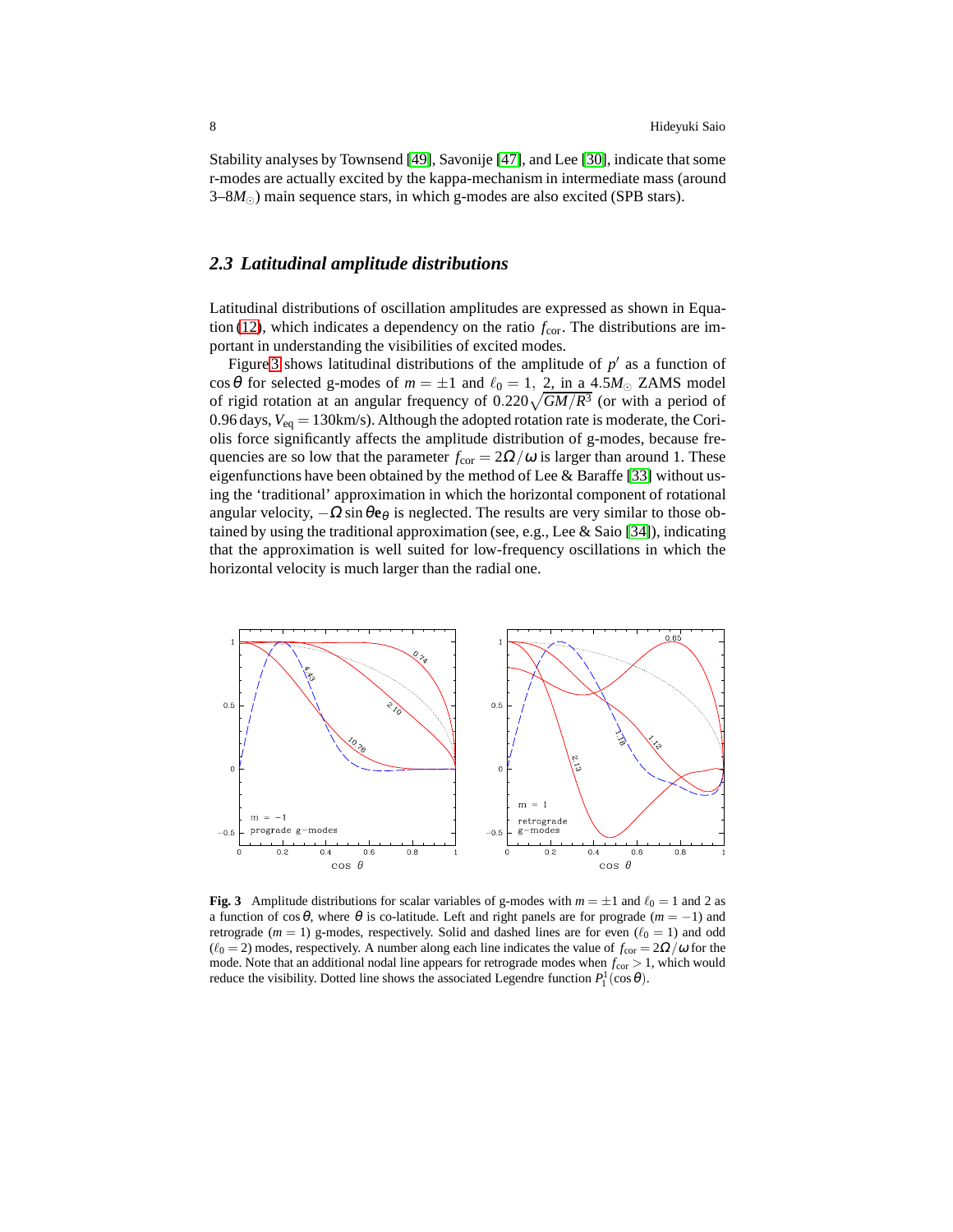

<span id="page-8-0"></span>**Fig. 4** The same as Fig. [3](#page-7-0) but for g-modes of  $m = 0$  (left panel) and r-modes of  $m = 1$  (right panel). In the left panel, solid and dashed lines are  $\ell_0 = 2$  (even) and  $\ell_0 = 1$  (odd) modes, respectively. In the right panel, solid lines are for even modes with  $\ell = \ell' - 1 = 1$ , and dashed lines are for odd modes with  $\ell = \ell' + 1 = 2$ . Dotted lines shows the Legendre function of  $P_1(\cos \theta)$  (left panel) and  $P_2^1(\cos\theta)$  (right panel).

Generally, amplitudes of oscillation modes with large  $f_{cor}$  tend to be confined to equatorial regions. This property is consistent with the behavior of the eigenvalue  $\lambda$  of the Laplace tidal equation (e.g., Lee & Saio [\[34\]](#page-16-22) and Aerts et al. [\[1\]](#page-15-6)), which governs angular dependence of oscillation in the traditional approximation. As *f*cor increases,  $\lambda$  increases rapidly except for sectoral prograde modes ( $\ell_0 = -m$ ); a large λ corresponds to a large effective degree  $\ell$ , i.e.,  $\lambda \to \ell_0(\ell_0 + 1)$  as  $\Omega \to 0$ .

Solid lines in Fig. [3](#page-7-0) are for  $\ell_0 = |m| = 1$ ; i.e., sectoral modes, which have no latitudinal nodal lines when  $\Omega = 0$ . The prograde modes ( $m = -1$ ) keep this property even for a large  $f_{\text{cor}}$ , while for retrograde modes  $(m = 1)$  a latitudinal nodal line appears for the cases with  $f_{\rm cor} > 1$ , which reduces visibility of the mode due to cancellation on the surface.

The left panel of Fig. [4](#page-8-0) shows latitudinal amplitude distributions of axisymmetric  $(m = 0)$  g-modes (dashed lines for  $\ell_0 = 1$  modes, and solid lines for  $\ell_0 = 2$  modes). Similarly to non-axisymmetric modes, amplitudes of axisymmetric modes tend to be confined in equatorial zones as  $f_{\text{cor}}$  increases; in particular for  $\ell_0 = 1$  modes the amplitude weight shifts from the pole to low-latitudes.

The right panel of Fig. [4](#page-8-0) shows amplitude  $(p')$  distributions of selected r-modes of  $m = 1$  in the same model as in Fig. [3.](#page-7-0) Red solid lines are for even r-modes with  $\ell' = \ell + 1 = 2$  and blue dashed lines are for odd r-modes with  $\ell' = \ell - 1 = 1$ , where  $\ell'$  and  $\ell$  are the latitudinal degrees for the dominant toroidal component and for the corresponding spheroidal component, respectively. (The parity refers to the property of scalar variables.)

For r-modes of  $m = 1$  (right panel of Fig. [4\)](#page-8-0), a low-order mode close to the limiting frequency  $\omega_{\text{rlim}}$  (Eq. [\(13\)](#page-6-1)) and a relatively high-order mode are shown for each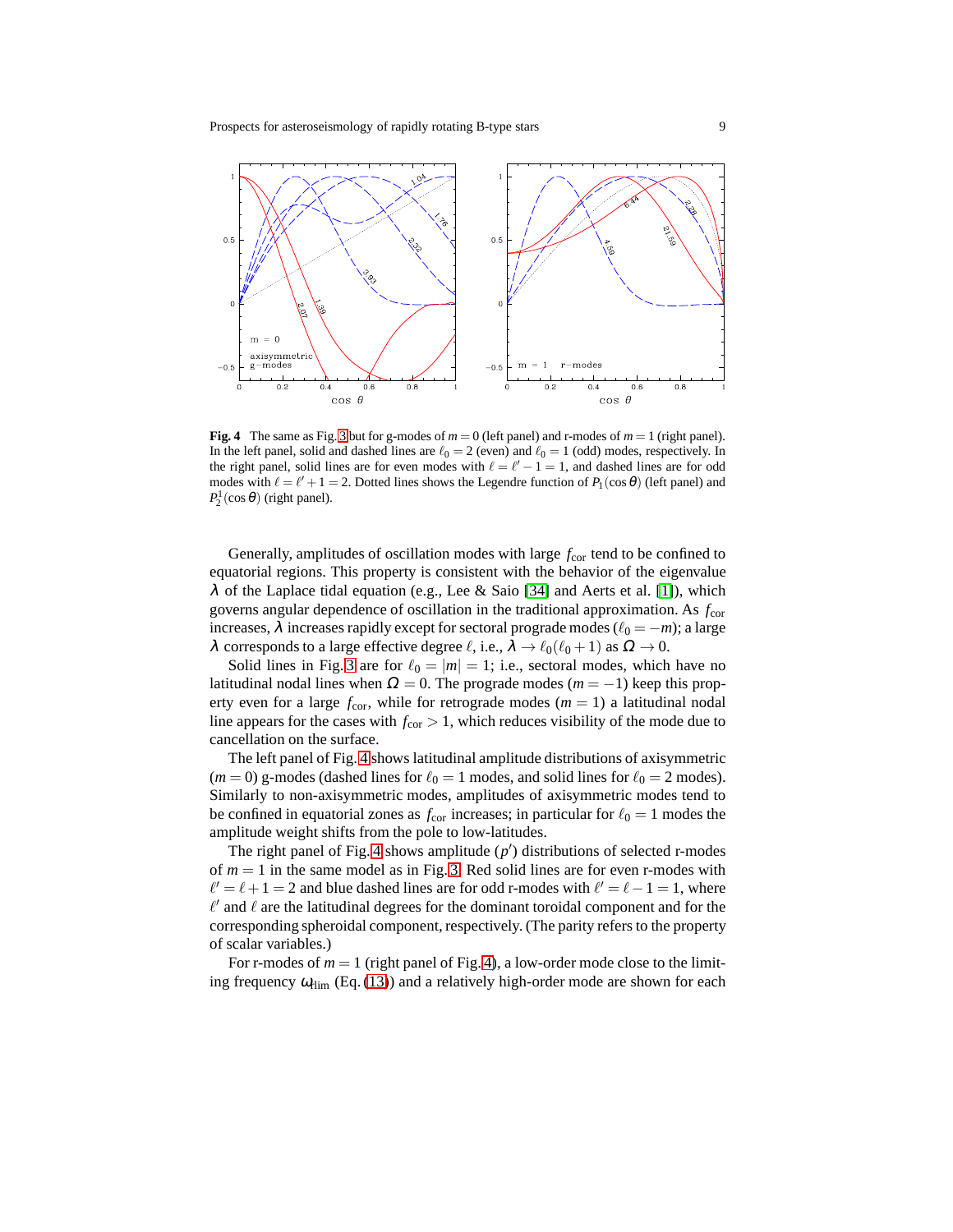parity. (For low-order r-modes of  $m = 1$ ,  $f_{\text{cor}} \sim \ell'(\ell' + 1)$ .) The amplitude distribution of a higher order r-mode tend to be more confined to the equatorial region, which is similar to high-order g-modes having large  $f_{\text{cor}}$ . An important difference from retrograde g-modes is that no additional latitudinal nodal-line appears for rmodes. The stability analyses for r-modes by Townsend [\[49\]](#page-17-15) and Lee [\[30\]](#page-16-20) indicate that odd r-modes are more easily excited in B-type main-sequence stars, while Savonije [\[47\]](#page-17-16) found even (symmetric with respect to the equator) r-modes to be excited in some models. We expect odd r-modes to be detected unless the inclination angle between rotation axis and the line-of-sight is close to 90°.

# *2.4 Expected frequency ranges of g- and r-modes*

High order g-modes (Gautschy & Saio [\[23\]](#page-16-2), Dziembowski et al. [\[20\]](#page-16-3)) and r-modes (Townsend [\[49\]](#page-17-15), Savonije [\[47\]](#page-17-16), Lee [\[30\]](#page-16-20)) are excited by the kappa-mechanism at the Fe-opacity bump in intermediate mass (around  $3-8M_{\odot}$ ) main-sequence stars. Some g-modes are, however, damped in rapidly rotating stars ( $f_{cor} > 1$ ) due to mode couplings. The mode coupling occurs when two normal modes with the same *m* and parity but with different  $\ell_0$  have similar oscillation frequencies, as these two modes are no longer independent in the presence of the Coriolis force. Lee [\[29\]](#page-16-23) has found that the mode couplings tend to damp retrograde g-modes. The effects of the mode couplings are discussed in detail in Aprilia et al. [\[3\]](#page-15-7) and Lee [\[31,](#page-16-24) [32\]](#page-16-25). The damping effects can also be significant on prograde g-modes except for sectoral modes ( $\ell_0 = -m$ ). Although some prograde tesseral ( $\ell_0 > -m$ ) g-modes might still remain excited in rapidly rotating stars, the effective degrees  $(ℓ)$  of these modes might be too high to be detectable. Therefore, most visible modes should be lowdegree prograde sectoral  $(\ell_0 = -m)$  g-modes and (retrograde) r-modes in rapidly rotating intermediate mass stars.

For high order g-modes in rapidly oscillating stars  $\omega \ll |m|\Omega$  with  $\omega$  being frequencies in the co-rotating frame so that we expect to observe these modes at  $\sigma = |\omega - m\Omega| \sim |m| \Omega.$ 

Since sectoral prograde g-modes are expected most visible as discussed above, we expect groups of frequencies slightly above  $\Omega$  and  $2\Omega$  for  $m = -1$  and  $-2$ modes, respectively. (Modes with higher  $|m|$  are expected to be less visible due to cancellation.)

For r-modes with  $m = 1$  only odd modes ( $\ell' = 1$ ) seem to be excited in B-type stars, they have  $\omega \sim \Omega$ , whose observational frequencies are very small  $\sigma \ll \Omega$ . Symmetric (even) r-modes of  $m = 2$  ( $\ell = 2$ ) are also excited in some cases, for which  $\ell' = 3$ , hence  $\omega_{\text{rlim}} = \frac{1}{3}\Omega$ . Therefore, frequencies in the observer's frame are slightly larger than  $\frac{5}{3}\Omega$ .

In summary, we expect to observe groups of frequencies at approximately

g-modes: 
$$
\Omega
$$
,  $2\Omega$ , and r-modes:  $0$ ,  $\frac{5}{3}\Omega$ , (14)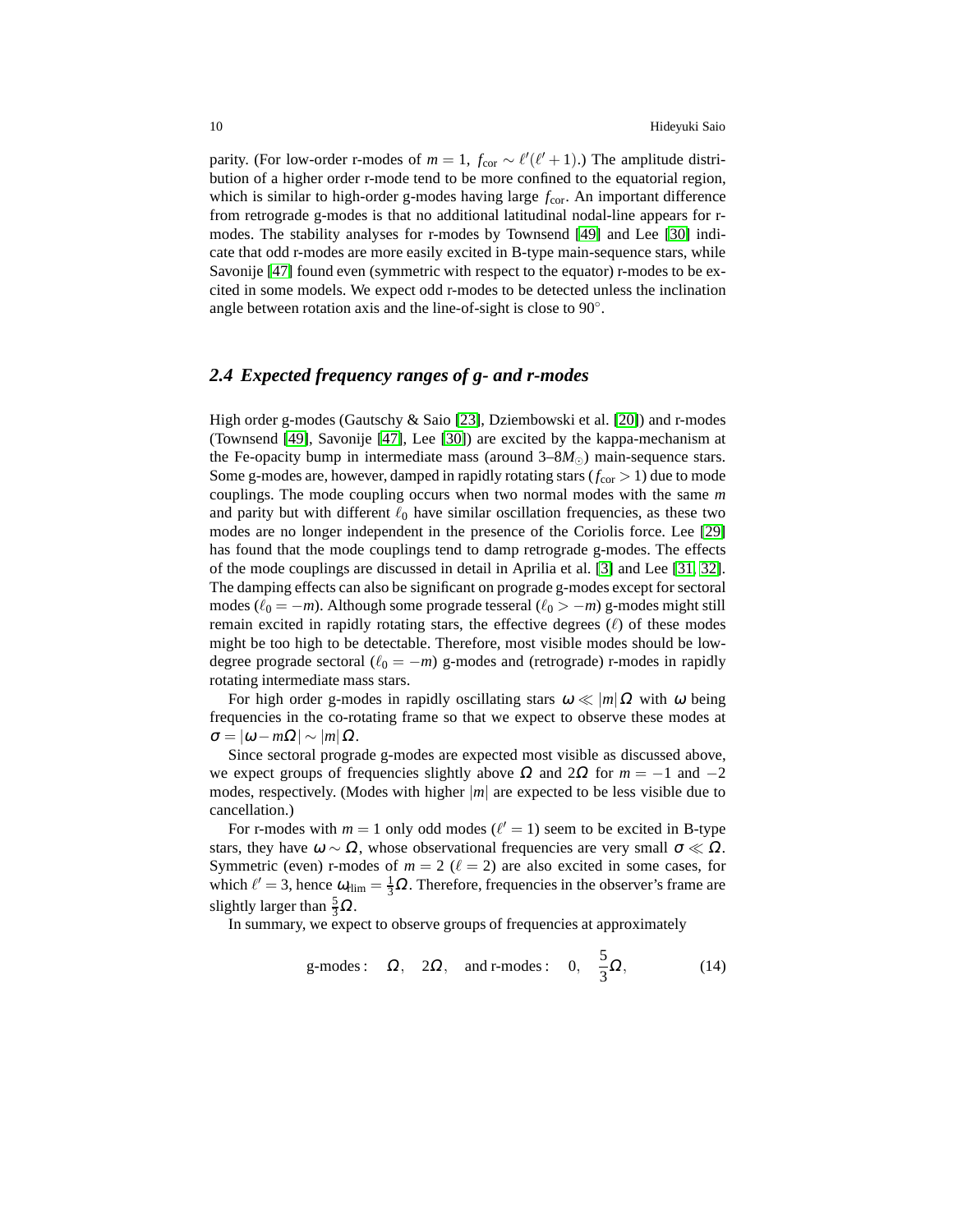

<span id="page-10-0"></span>**Fig. 5** Growth rates and azimuthal order *m* of low-degree ( $\ell \le 2$ ) modes excited in 4.5*M*<sub>☉</sub> mainsequence models with various rotation frequencies, where the results were obtained by the method of Lee & Baraffe [\[33\]](#page-16-21). The cyclic rotation frequency is indicated by a vertical dash-dotted line at each panel, and  $\overline{\Omega}$  is the corresponding angular frequency of rotation normalized by  $\sqrt{GM/R^3}$ with  $R$  being the mean stellar radius; equatorial rotation velocity is also shown. Horizontal axis indicates frequency in the observer's frame.

where we have assumed arbitrarily that modes with effective degrees  $\ell \leq 2$  are visible.

Figure [5](#page-10-0) shows growth rates and azimuthal order *m* of the low degree ( $\ell \le 2$ ) modes excited in a  $4.5M_{\odot}$  main-sequence model of rigid rotation at various speeds. The abscissa indicates frequencies in the observer's frame. Red (solid) and blue (dotted) lines are for even and odd modes, respectively. In the model of the lowest rotation frequency ( $\overline{\Omega} = 0.073$ , bottom panel), no r-modes are excited, and we see no appreciable effects of rotation on the stability of g-modes; rotation only disperses frequencies by the effect of transformation from co-rotating to inertial frames;  $\sigma$  =  $ω - mΩ$ .

In the second lowest rotation case with a normalized angular frequency of rotation  $\overline{\Omega} = 0.15$ ,  $m = 1$  odd r-modes with  $\ell' = \ell - 1 = 1$  are excited; they have very small frequencies in the observer's frame, because  $\omega_{\text{rlim}} = \Omega$  (Eq. [\(13\)](#page-6-1)).

As the rotation frequency increases ( $\overline{\Omega} > 0.2$ ), retrograde (*m* > 0) g-modes tend to be damped, while prograde g-modes remain excited. Due to the damping of ret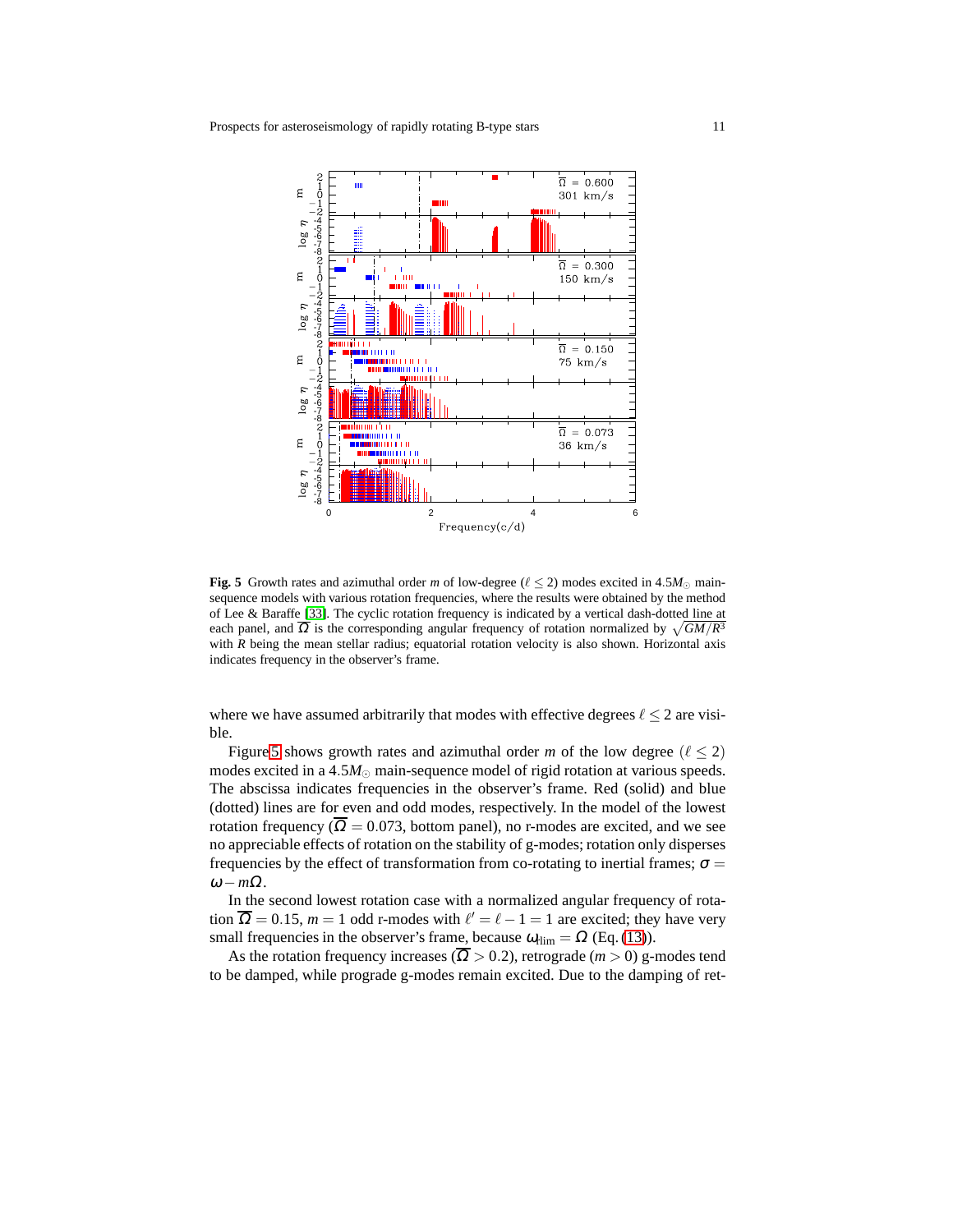rograde g-modes and the increasing effect of −*m*Ω, frequency groupings become conspicuous as the rotation frequency increases. In a sufficiently rapidly rotating case (as in the top panel), well populated frequency groups of prograde sectoral  $(\ell = -m)$  g-modes are formed around 1.2 $\Omega$  and 2.3 $\Omega$  corresponding to  $m = -1$ and  $-2$ , respectively.

The r-modes also form groups, because the frequency deviation  $|\omega_{\text{rim}} - \omega|$  of an r-mode is usually much smaller than *m*Ω. The group at smallest frequencies corresponds to  $m = 1$  anti-symmetric r-modes  $\ell' = \ell - 1 = 1$ . In the fastest rotation case (top panel) all the excited retrograde  $(m > 0)$  modes are r-modes. Note that in this model  $m = 2$  r-modes with  $\ell = \ell' - 1 = 2$  symmetric with respect to the equator are excited; their observational frequencies are slightly larger than  $|\omega_{\text{rim}} - m\Omega|$  =  $\frac{5}{3}$ Ω. The excitation of symmetric *m* = 2 r-modes in a sufficiently rapid rotator agree with the results of Savonije [\[47\]](#page-17-16).

Figure [5](#page-10-0) shows that frequency groupings appear even in stars whose rotation rates are considerably less than the critical rate. This is consistent with the finding of Balona et al. [\[8\]](#page-15-8) from Kepler data that several B stars with relatively large *V* sin*i* show frequency groupings.

## **3 Comparisons with frequency groups of Be stars**

The characteristic frequency groupings obtained for several Be stars (Fig. [2](#page-3-0) ) were fitted with models (e.g., Cameron et al.[\[10\]](#page-16-14), Neiner et al.[\[39\]](#page-17-5)). Such fittings give estimates for rotation frequencies and in some cases, the constraint to the internal mixing in rapidly rotating stars. In this section, we discuss what we learn from model fittings to low-frequency oscillations of Be stars.

#### *3.1 HD 50209*

We will discuss, as an example, a model fitting to low-frequency oscillations of the late-type (B8IVe) Be star HD 50209 detected by CoRoT ([\[17\]](#page-16-16)); the amplitude spectrum consists of five frequency groups around 0.1c/d, 0.6–0.8c/d, 1.5c/d, 2.2c/d and 3c/d (or six groups if the 0.6–0.8c/d group is separated into two groups) as shown in Fig. [2](#page-3-0) and in the left-bottom panel of Fig. [6.](#page-12-0)

The fundamental parameters of HD 50209 have been derived by Diago et al. [\[17\]](#page-16-16) as  $\log T_{\text{eff}} = 4.134 \pm 0.051$ ,  $\log L = 3.02 \pm 0.39$ , and  $\log g = 3.56 \pm 0.11$  (with  $\Omega/\Omega_{\text{crit}} = 0.90$ ). The estimated position of HD 50209 in the HRD is shown in the right panel of Fig. [6](#page-12-0) by a filled square with error bars. At the center of the parameter ranges the critical rotation rate is around 0.7c/d. Since prograde g-modes of *m* = −1 form a group around frequencies slightly larger than the rotation frequency, the 0.6– 0.8c/d group should be fitted by assuming a rotation frequency of approximately 0.6c/d. The rotation frequency should not be far from the critical rate; i.e., the ra-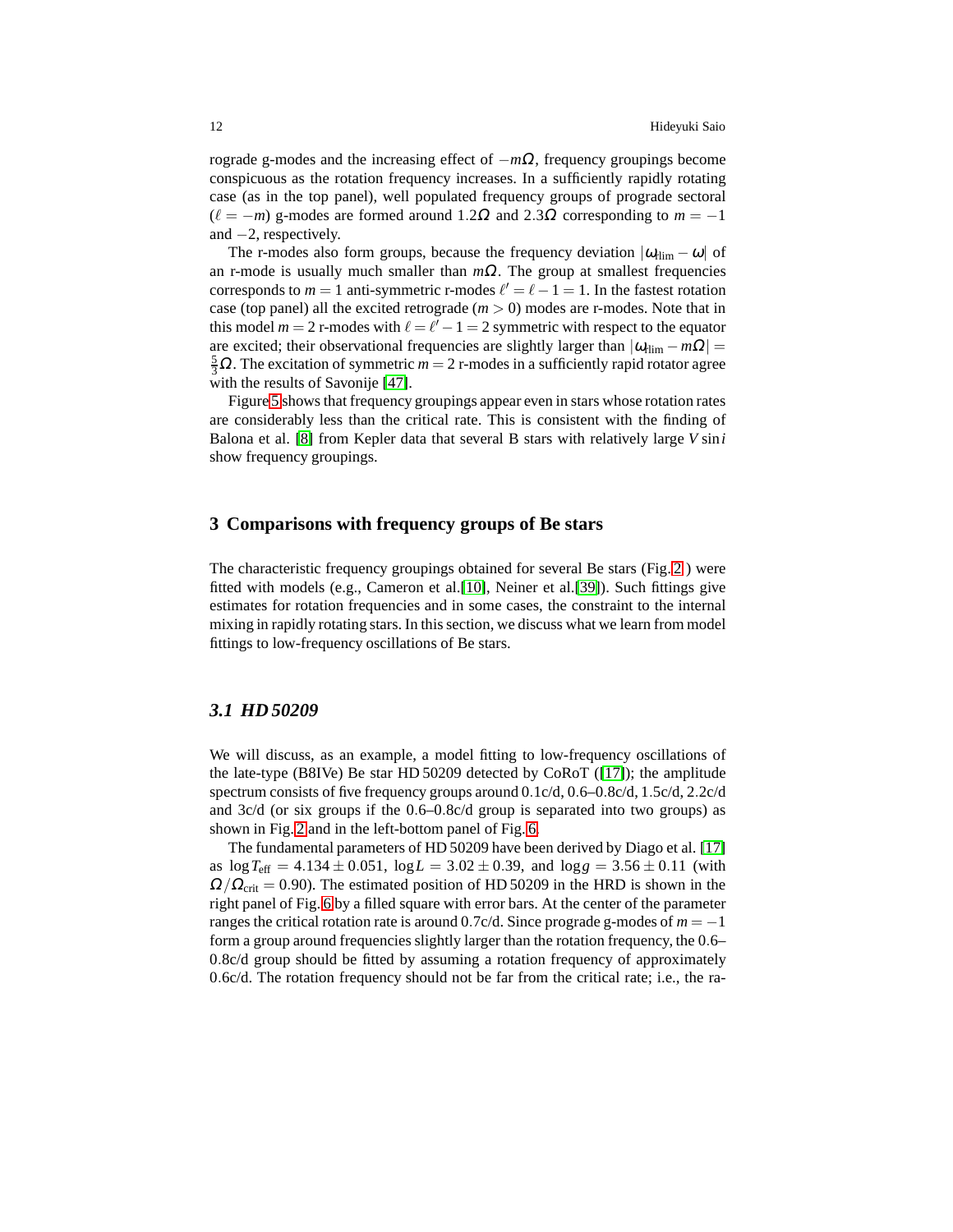

<span id="page-12-0"></span>**Fig. 6 Left panel:** Frequencies of excited modes in a model of a 5.5*M*<sup>⊙</sup> star rotating at a rate of 0.605 c/d are compared with observed frequencies of HD 50209 (bottom panel) adopted from Diago et al. [\[17\]](#page-16-16); the rotation frequency of the model is indicated by the dash-dotted vertical line. The top panel shows azimuthal order  $m$  (prograde modes correspond to  $m < 0$ ) and the middle panel shows growth rates of excited modes. Solid (red) and dashed (blue) lines are even and odd modes respectively. **Right panel:** The positions of HD 50209 (filled square with error bars) on the HRD and two models (filled circles) that are reasonably consistent with the observed frequency groups; a fit by one of the models is shown in the left panel. Evolutionary tracks are calculated with a standard composition of  $(X,Z) = (0.70,0.02)$ . The thick two tracks for 5.0*M*<sub>☉</sub> and 5.5*M*<sub>☉</sub> are from evolution including overshooting of  $0.35H<sub>p</sub>$  around the convective core; the other tracks are without overshooting.

dius should be sufficiently large, otherwise no clear frequency groupings would be expected (see Fig. [5\)](#page-10-0). Two models of  $5.0M_{\odot}$  and  $5.5M_{\odot}$  stars rotating at a rate of 0.6 c/d (0.007 mHz) were examined; their positions on the HRD are shown by filled circles in Fig. [6.](#page-12-0) In both cases a substantial core overshooting (more than  $0.3H_p$ ) must be included to meet the above requirements for  $T_{\text{eff}}$  and luminosity within the spectroscopic estimates. The requirement of substantial core overshooting for the model of HD 50209 is common to the models for other CoRoT Be stars, HD 175869 and HD 181231 as discussed in Neiner, et al. [\[39\]](#page-17-5).

Both models produce similarly good fits to observed frequency groups of HD 50209. A comparison with the 5.5 $M_{\odot}$  model is shown in the left panel of Fig. [6,](#page-12-0) where the method of Lee & Baraffe [\[33\]](#page-16-21) was used for the stability analysis. To fit the three  $(0.6-0.8,$  around 1.5 and 2.2 c/d) groups with g-modes, we have to consider azimuthal orders up to 3 ( $|m| \leq 3$ ). (The frequencies at around 3 c/d are probably harmonics of large amplitude frequencies at approximately 1.5 c/d as indicated by Diago et al [\[17\]](#page-16-16).)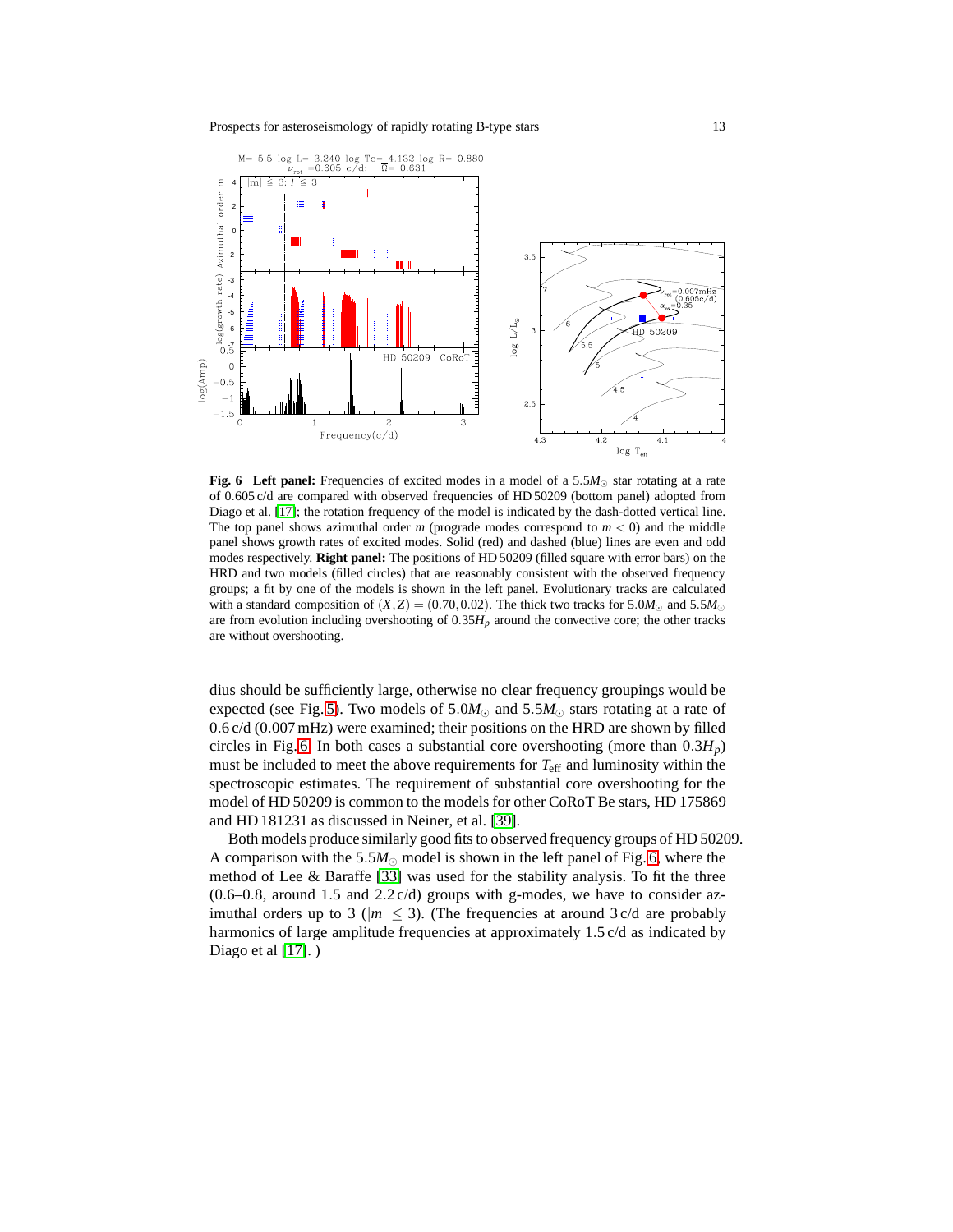One can interpret the smallest frequency group at around 0.1 c/d as due to  $m =$ 1 anti-symmetric r-modes. Diago et al. [\[17\]](#page-16-16) estimate an inclination angle of *i* ∼ 60◦ for HD 50209 for a rotation frequency of 90–95% of the critical rate. With this inclination angle, r-modes would suffer from no serious surface cancellation (see right panel of Fig. [4\)](#page-8-0), and would be detectable if the r-modes produce enough temperature variations. It is interesting to note that a very low-frequency group is common in SPBe stars that show g-mode pulsations, but it does not appear in hot Be stars ( $\zeta$  Oph and HD 49330) with p-mode pulsations (Fig. [2\)](#page-3-0). This agrees with the theoretical prediction for the excitation range of r-modes on the HRD as obtained by Townsend [\[49\]](#page-17-15), and supports the identification of the very low frequency groups in SPBe stars as r-modes. In this model, symmetric r-modes of  $m = 2$  and 3 are excited, but they have no observational correspondence.

# *3.2 Rotation rates of Be stars*

Figure [7](#page-14-0) plots rotation frequencies obtained by fitting theoretical predictions for frequency groups against those observed for several Be stars observed by MOST and CoRoT (a similar diagram is shown in [\[10\]](#page-16-14)). The lower panel shows the rotation frequency of the Be stars (with error bars) as a function of the effective temperature. The Be stars observed by CoRoT tend to have low rotation frequencies compared to those observed by MOST. This is due to the fact that CoRoT-observed Be stars tend to be more evolved, having spectral luminosity class IV. This apparent difference disappears if the rotation frequency is normalized by  $\sqrt{GM/R^3}$  as plotted in the top panel of Fig. [7,](#page-14-0) where  $R$  is mean radius. With this normalization critical rotation corresponds to  $\Omega/\sqrt{GM/R^3} \sim 0.7$ . This indicates that all Be stars shown can be considered rotating nearly critically, which agrees with recent spectroscopic estimates by Townsend et al. [\[50\]](#page-17-17) and Cranmer [\[12\]](#page-16-26).

Dashed and dot-dashed lines in the bottom panel of Fig. [7](#page-14-0) show critical rotation frequency as a function log*T*eff for ZAMS and TAMS (terminal age main-sequence) models, respectively. For TAMS models, critical rotations with and without substantial core overshooting cases are shown. Obviously, substantial overshooting would need to be assumed for models to be consistent with the CoRoT observations of Be stars.

Also plotted in this figure are rotation frequencies of  $\lambda$  Eri variables (filled squares); a group of Be stars which show short-term (order of a day) periodic light variations known from ground-based observations (e.g., Balona [\[7\]](#page-15-4)). Folded light curves of  $\lambda$  Eri variables, some of which show double-wave character, are consistent with the grouped frequency distributions obtained for relatively late-type Be stars monitored by MOST and CoRoT satellites. In fact, the folded light curve of HD 181231 from CoRoT observations (Neiner et al. [\[38\]](#page-17-9)), for example, is similar to typical light curves of  $\lambda$  Eri variables. Since a model with a rotation frequency about 20% smaller than the frequency at the group of  $m = -1$  modes fits well to such a characteristic frequency distribution, rotation frequencies of  $\lambda$  Eri variables are as-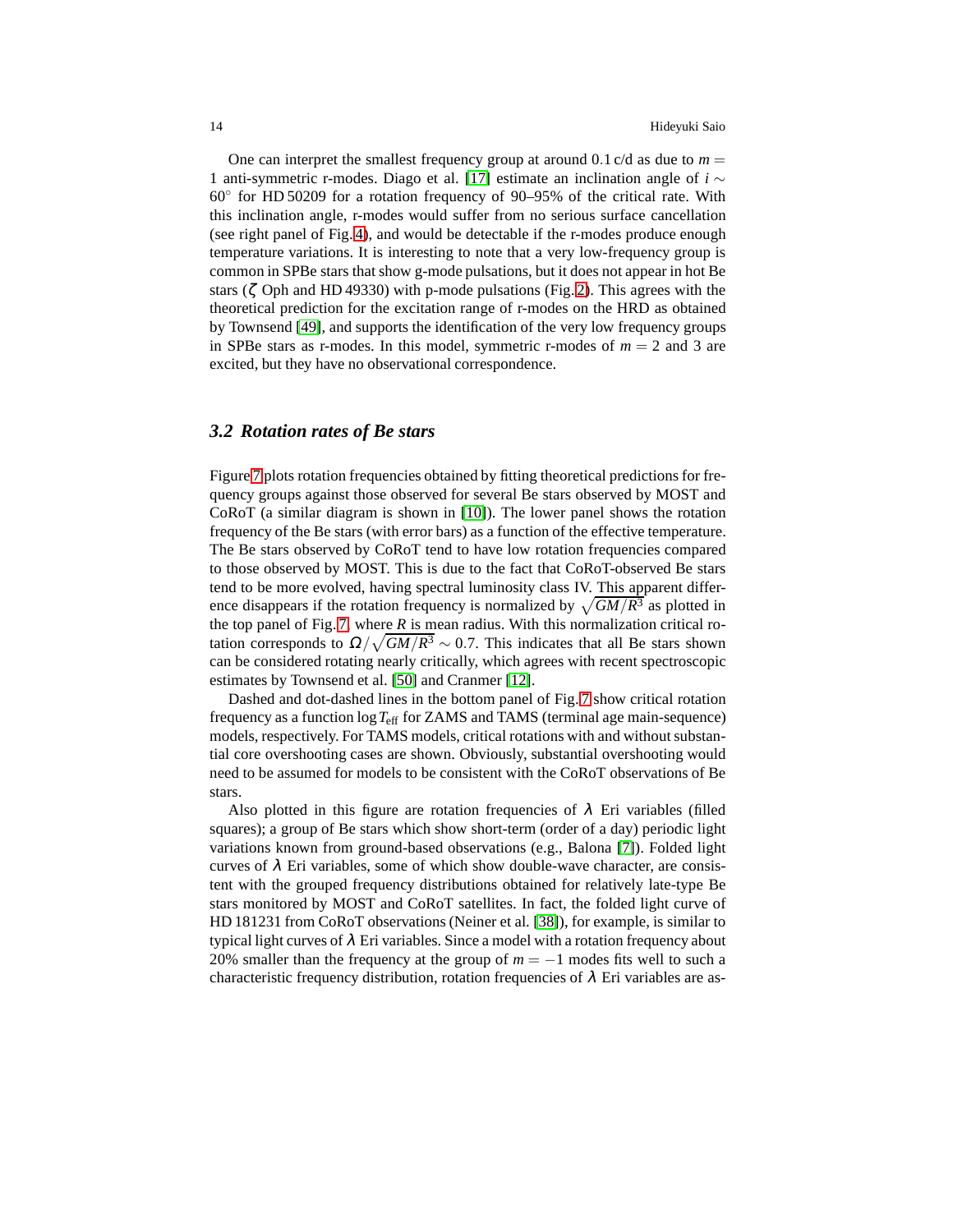

<span id="page-14-0"></span>**Fig. 7** Effective temperature versus rotation frequencies estimated by model fittings for Be stars observed by MOST and CoRoT (large circles with error bars). The top panel shows rotation frequency normalized by  $\sqrt{GM/R^3}$ , where *R* is the mean radius. With this normalization the critical rotation frequency corresponds to approximately 0.7. Filled squares are  $\lambda$  Eri variables whose rotation frequencies are assumed to be 80% of the observed frequencies listed in Balona [\[7\]](#page-15-4). The dashed line indicates the critical rotation for zero-age main-sequence models as a function of log*T*eff. Dotted-dashed lines show critical rotation of TAMS (terminal-age main sequence) models without and with substantial convective core overshooting.

sumed as 80% of the observed frequencies, and those values are plotted in Fig. [7.](#page-14-0) This figure shows that the distribution of  $\lambda$  Eri rotation rates are consistent with Be star models rotating nearly critically if a substantial core-overshooting of around  $0.35H_p$  is assumed to occur in these stars. Since models without core overshooting are consistent with the slowly rotating SPB stars, rapid rotation seems the cause of the substantial mixing needed around the convective core (Neiner et al. [\[39\]](#page-17-5)).

# **4 Conclusion**

Rapid stellar rotation modifies properties of oscillationsin complex ways and makes comparisons between observational and theoretical results difficult. In particular,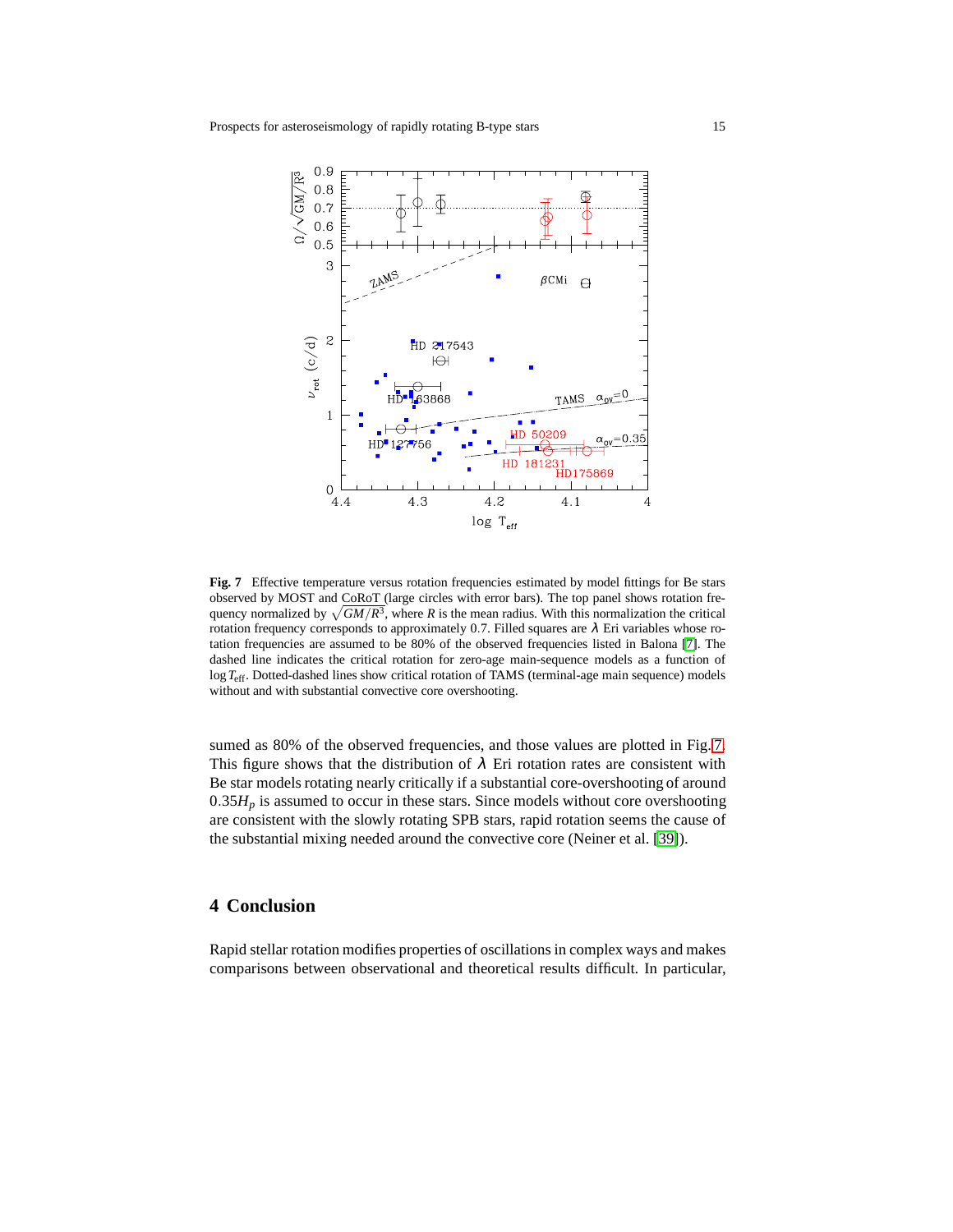low order p- and g-modes excited in early type Be stars in the  $\beta$  Cephei instability region show complex frequency spectra affected considerably both by deformation of the equilibrium structure and by the Coriolis force. The frequency distributions of these stars are such that it would seem impossible to identify modes and so compare with theoretical results.

In contrast to the p-modes, rapid rotation helps us to identify the azimuthal degree *m* of low-frequency modes, because observational frequencies of these modes form groups; i.e., g-modes with the same *m* have similar frequencies. This property can be used to identify *m* and to estimate the rotation frequency of each star. The rotation rates thus obtained for several Be stars indicate that Be stars rotate nearly critically, which confirms conclusions drawn from spectroscopic analyses. In addition, in order to fit observations of some Be stars, models with substantial core-overshooting are needed. This indicates that extensive internal mixing exterior to the convective core occurs in rapidly rotating stars as discussed in Neiner et al. [\[39\]](#page-17-5). Furthermore, it might be possible in the near future to compare each g-mode (and r-mode) frequency (or period spacings) with theory in order to obtain detailed information on the stellar interior. Rapid rotations are advantageous in this case because we can identify the azimuthal order *m* while effects of centrifugal deformation remain small, as shown by Ballot et al. [\[6\]](#page-15-5).

**Acknowledgements** I am grateful to Alfred Gautschy and Umin Lee for helpful comments.

#### **References**

- <span id="page-15-6"></span>1. Aerts, C., Christensen-Dalsgaard, J., Kurtz, D.W.: Asteroseismology. Springer, Heiderberg (2010)
- <span id="page-15-3"></span>2. Aerts, C., Marchenko, S.V., Matthews, J.M., Kuschnig, R., *et al.*: δ Ceti is not monoperiodic: Seismic modeling of a β Cephei star from MOST space-based photometry. ApJ, **642**, 470– 477 (2006)
- <span id="page-15-7"></span>3. Aprillia, Lee, U., Saio, H.: Stability of g modes in rotating B-type stars. MNRAS, **412**, 2265– 2276 (2011)
- <span id="page-15-1"></span>4. Ausseloos, M., Scuflaire, R., Thoul, A., Aerts, C: Asteroseismology of the  $\beta$  Cephei star  $\nu$ Eridani: massive exploration of standard and non-standard stellar models to fit the oscillation data. MNRAS, **355**, 352–358 (2004)
- <span id="page-15-0"></span>5. Badnell, N.R., Bautista, M.A., Butler, K, Delahaye, F., Mendoza, C., Palmeri, P., Zeippen, C.J., Seaton, M.J.: Updated opacities from the Opacity Project. MNRAS, **360**, 458–464 (2005)
- <span id="page-15-5"></span>6. Ballot, J., Lignières, Prat, V., Rees, D. R., Rieutord, M. : 2D computations of g modes. In: Shibahashi, H. (ed.) Progress in solar/stellar physics with helio- and asteroseismology, in press (2012) [arXiv:1109.6856v](http://arxiv.org/abs/1109.6856)2[astro-ph.SR]
- <span id="page-15-4"></span>7. Balona, L.A.: Test of the pulsation and starspot models for the periodic Be stars. MNRAS, **277**, 1547–1554 (1995)
- <span id="page-15-8"></span>8. Balona, L.A., Pigulski, A., De Cat, P., Handler, G., *et al*: Kepler observations of the variability in B-type stars. MNRAS, **413**, 2403–2420 (2011)
- <span id="page-15-2"></span>9. Briquet, M., Morel, T. Thoul, A., Scuflaire, R., Miglio, A., Montalbán, J., Dupret, M.-A., Aerts, C.: An asteroseismic study of the  $\beta$  Cephei star  $\theta$  Ophiuchi: constraints on global stellar parameters and core overshooting. MNRAS, **381**, 1482–1488 (2007)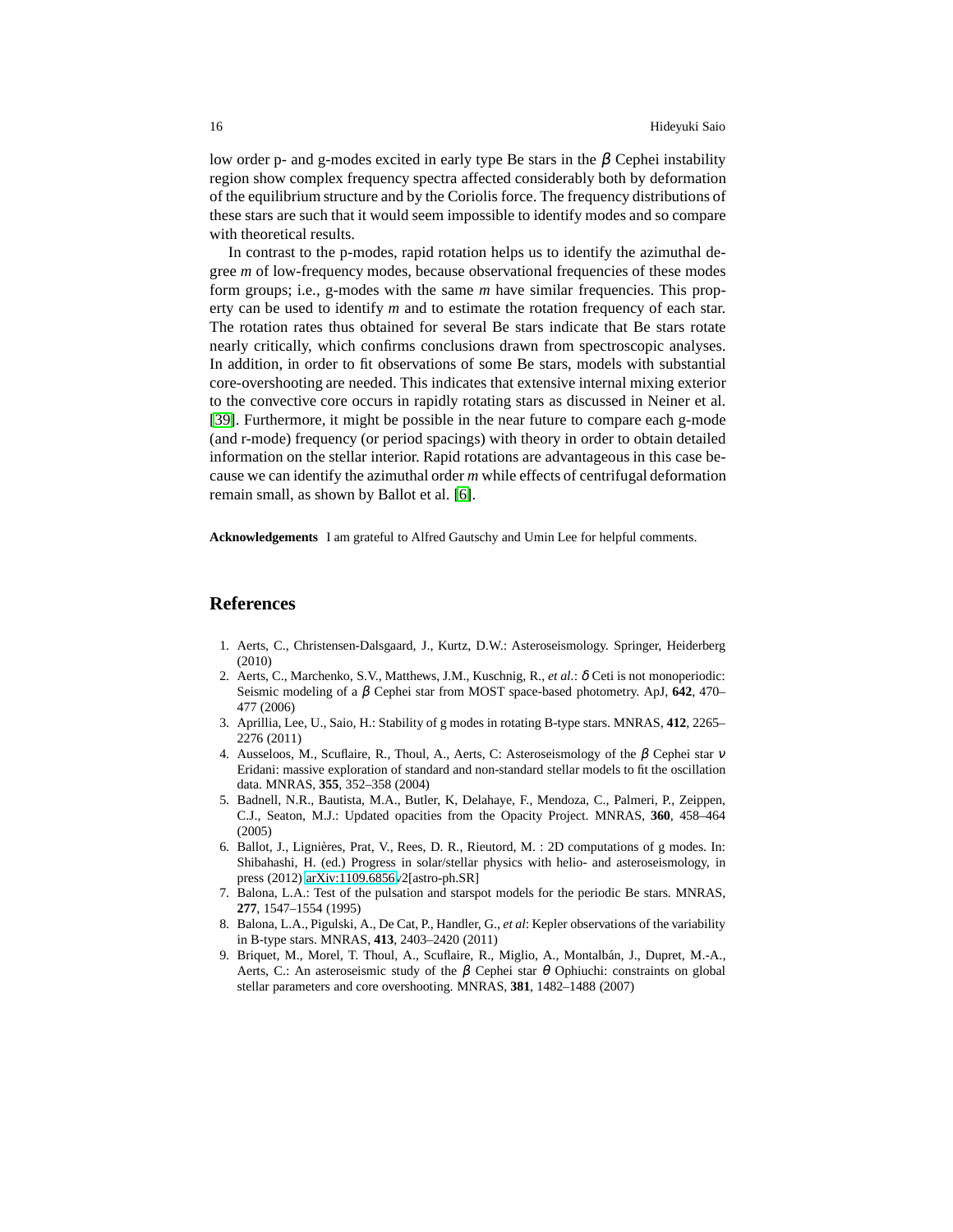<span id="page-16-14"></span>Prospects for asteroseismology of rapidly rotating B-type stars 17

- 10. Cameron,C., Saio, H., Kuschnig, R., Walker, G.A.H.: MOST detects SPBe pulsations in HD 127756 and HD 217543: Asteroseismic rotation rates independent of vsini. ApJ, **685**, 485– 507 (2008)
- <span id="page-16-26"></span><span id="page-16-19"></span>11. Cox, J.P.: Theory of Stellar Pulsation. Princeton Univ.Press, Princeton (1980)
- <span id="page-16-7"></span>12. Cranmer, S.R.: A statistical study of threshold rotation rates for the formation of disks around Be stars. ApJ, **634**, 585–601 (2005)
- 13. Daszyńska-Daszkiewicz, J., Walczak, P.: Complex asteroseismology of the β Cep/slowly pulsating B-type pulsator <sup>ν</sup> Eridani: constraints on opacities. MNRAS, **403**, 496–504 (2010)
- <span id="page-16-12"></span>14. De Cat, P.: Observational asteroseismology of slowly pulsating B stars. Comm.Astero., **150**, 167–174 (2007)
- <span id="page-16-5"></span>15. De Cat, P., Aerts, C.: A study fo bright southern slowly pulsating B stars. II. The intrinsic frequencies. A&A, **393**, 965–981 (2002)
- <span id="page-16-11"></span>16. Desmet, M., Briquet, M., Thoul, A., Zima, W., *et al.*: An asteroseismic study of the β Cephei star 12 Lacertae: multisite spectroscopic observations, mode identification and seismic modelling. MNRAS, **396**, 1460–1472 (2009)
- <span id="page-16-16"></span>17. Diago, P.D., Gutiérrez-Soto, J., Auvergne, M., Fabregat, J., et al.: Pulsations in the late-type Be star HD 50209 detected by CoRoT. A&A, **506**, 125–131 (2009)
- <span id="page-16-9"></span>18. Dupret, M.-A., Thoul, A., Scuflaire, R., Daszyńska-Daszkiewicz, J., Aerts, C., Bourge, P.-O., Waelkens, C., Noels, A.: Asteroseismology of the  $\beta$  Cep star HD 129929 II. Seismic constraints on core overshooting, internal rotation and stellar parameters. A&A, **415**, 251– 257 (2004)
- <span id="page-16-13"></span>19. Dziembowski, W.A.: Nonradial Oscillations of Evolved Stars I. Quasiadiabatic Approximation. AcA, **21**, 289–306 (1971)
- <span id="page-16-3"></span>20. Dziembowski, W.A., Moskalik, P., Pamyatnykh, A.A.: The opacity mechanism in B-Type Stars - II. Excitation of high-order g-modes in main sequence stars. MNRAS, **265**, 588–600 (1993)
- <span id="page-16-6"></span>21. Dziembowski, W.A., Pamyatnykh, A.A.: The two hybrid B-type pulsators: <sup>ν</sup> Eridani and 12 Lacertae. MNRAS, **385**, 2061–2068 (2008)
- <span id="page-16-4"></span>22. Frémat, Y., Neiner, C., Hubert, A.-M., Floquet, M., Zorec, J.,Janot-Pacheco, E., Renan de Medeiros, J.: Fundamental parameters of Be stars located in the seismology fields of COROT. A&A, **451**, 1053–1063 (2006)
- <span id="page-16-2"></span>23. Gautstchy, A., Saio, H.: On non-radial oscillations of B-type stars. MNRAS, **262**, 213–219 (1993)
- <span id="page-16-18"></span>24. Goupil, M.J.: Effects of Rotation on Stellar p-Mode Frequencies. Lect. Notes Phys. **765**, 45– 99 (2009)
- <span id="page-16-17"></span>25. Gutiérrez-Soto, J., Floquet, M., Samadi, R., Neiner, C., et al.: Low-amplitude variations detected by CoRoT in the B8IIe star HD 175869. A&A , **506**, 133–141 (2009)
- <span id="page-16-15"></span>26. Huat, A.-L., Hubert, A.-M., Baudin, F., Floquet, M. et al.: The B0.5IVe CoRoT target HD 49330 I. Photometric analysis from CoRoT data. A&A, **506**, 95–101 (2009)
- <span id="page-16-1"></span><span id="page-16-0"></span>27. Iglesias, C.A., Rogers, F.J.: Updated Opal Opacities. ApJ, **464**, 943–953 (1996)
- 28. Kiriakidis, M., El Eid, M.F., Glatzel, W.: Heavy element opacities and the pulsations of  $\beta$ Cepheid stars. MNRAS, **255**, 1p–5p (1992)
- <span id="page-16-23"></span>29. Lee, U.: Pulsational stability of g-modes in slowly pulsating B stars. ApJ, **557**, 311–319 (2006)
- <span id="page-16-24"></span><span id="page-16-20"></span>30. Lee, U.: r modes of slowly pulsating B stars. MNRAS, **365**, 677–687 (2006)
- <span id="page-16-25"></span>31. Lee, U.: Pulsation in rapidly rotating stars. Comm.Astero, **157**, 203–208 (2008)
- <span id="page-16-21"></span>32. Lee, U.: Low frequency oscillations in rotating stars. in these proceedings (2012)
- 33. Lee, U., Baraffe, I.: Pulsational stability of rotating main sequence stars: the second order effects of rotation on the nonadiabatic oscillations. A&A, 301, 419–432 (1995)
- <span id="page-16-22"></span>34. Lee, U., Saio, H.: Low-frequency nonradial oscillations in rotating stars. I.Angular dependence. ApJ, **491**, 839–845 (1997)
- <span id="page-16-8"></span>35. Lovekin, C.C., Goupil, M.-J.: Rotation and convective core overshoot in θ Ophiuchi. A&A, **515**, A58 (2010)
- <span id="page-16-10"></span>36. Mazumdar, M., Briquet, M., Desmet, M., Aerts, C.: An asteroseismic study of the β Cephei star β Canis Majoris. A&A, **459**, 589–596 (2006)